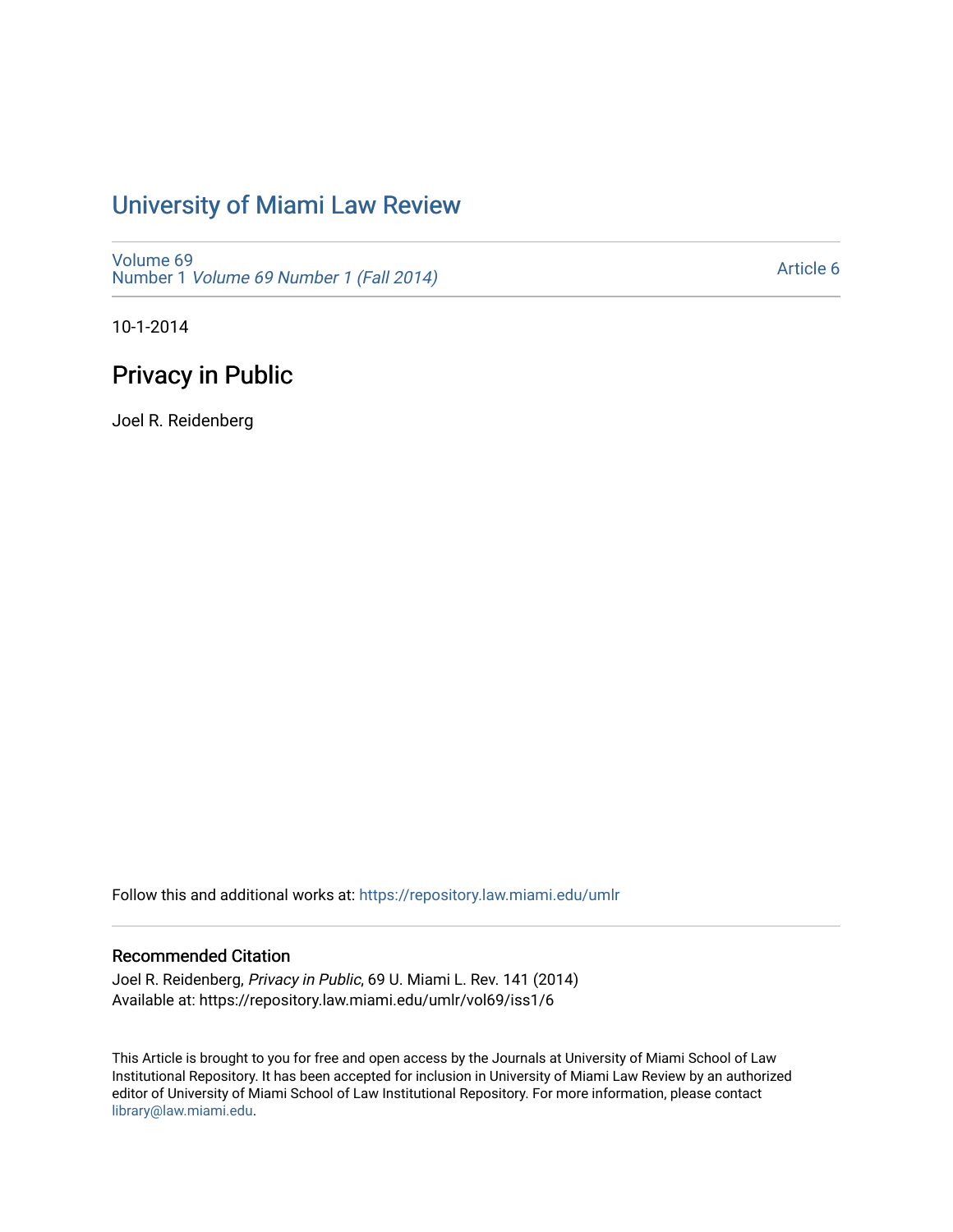# **Privacy in Public**

#### JOEL R. REIDENBERG\*

*As government and private companies rapidly expand the infrastructure of surveillance from cameras on every street corner to facial recognition for photographs on social media sites, privacy doctrines built on seclusion are at odds with technological advances. This essay addresses a key conceptual problem in U.S. privacy law identified by Justice Sotomayor in* United States v. Jones *and by Justice Scalia in* Kyllo v. United States*; namely that technological capabilities undermine the meaning of the third-party doctrine and the Fourth Amendment's 'reasonable expectation of privacy' standard. The essay argues that the conceptual problem derives from the evolution of three stages of development in the public nature of personal information, culminating in the ubiquitous transparency of citizens. This ubiquitous transparency destroys any "reasonable expectation of privacy." The essay then argues that transparency without privacy protection challenges the democratic values of public safety and fair governance. To restore the balance and relocate privacy away from the no longer workable "reasonable expectation" standard, the essay argues for a new normative approach to privacy that would protect observable activity where such activity is not "governance-related," but rather "private-regarding." The essay concludes by showing that this distinction is consistent with the First Amendment and draws on established doctrines in tort law and First Amendment jurisprudence.*

| II. THE BASIC CONSTITUTIONAL STANDARDS FOR PRIVACY AND TECHNOLOGY       | -143  | R |
|-------------------------------------------------------------------------|-------|---|
| III. THE TRANSFORMATION OF INFORMATION FLOWS AND CONSTITUTIONAL PRIVACY |       |   |
|                                                                         | - 147 | R |
|                                                                         |       | R |
| B. Stage 2: Accessibility and Privacy Expectations                      | - 148 | R |
| C. Stage 3: Transparency and Privacy Expectations                       | -150  | R |
|                                                                         | -152  | R |
|                                                                         |       | R |
|                                                                         |       |   |

<sup>\*</sup> Stanley D. and Nikki Waxberg Chair, Fordham University; Inaugural Microsoft Visiting Professor of Information Technology Policy, Princeton University (2013–14). This paper is based on the author's CUNY-Lehman College Annual Constitution Day Lecture and subsequent talk at the Yale Law School as part of the ISP-Knight Law and Media Series. Many thanks to Ira Bloom and his colleagues at Lehman College, Jordan Kovnot, Cameron Russell, the Yale Colloquium participants for their thoughtful comments on the lecture, and to Franziska Boehm, Angus Johnson, Michael Froomkin, Paul Ohm, Neil Richards, Woody Hartzog, and the participants at the Berkeley/GW Privacy Law Scholars Conference and the Clare College, Cambridge International Privacy Law Workshop for their comments on an earlier draft. Thanks too to Adam Elewa for his able research assistance.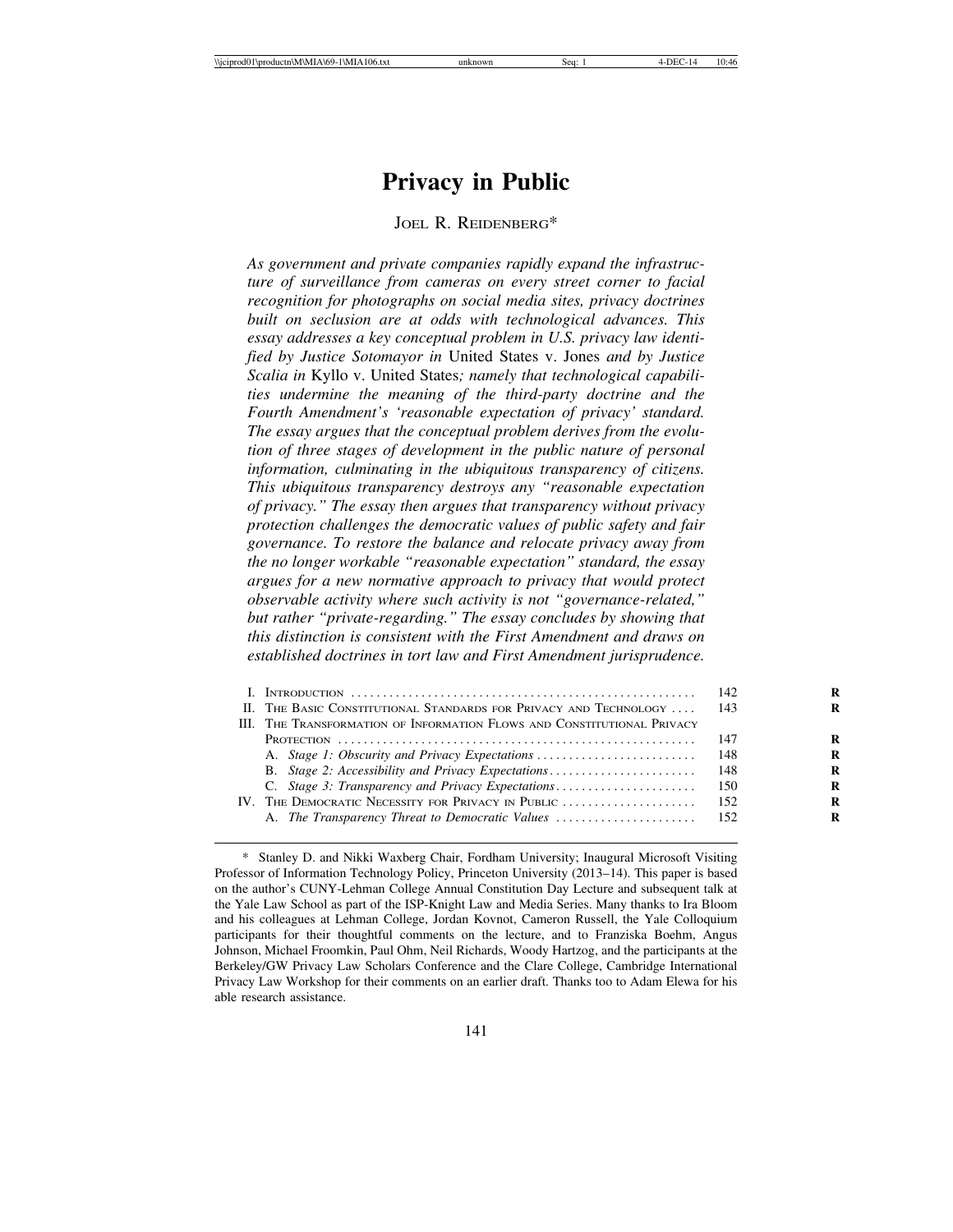|  | R |
|--|---|
|  | R |
|  | R |
|  | R |
|  | R |
|  | R |
|  |   |

#### I. INTRODUCTION

Data gathering drones at 17,500 feet,<sup>1</sup> cell phone-based GPS trackers,<sup>2</sup> wide distribution of facial recognition software,<sup>3</sup> always-connected Google Glass,<sup>4</sup> and social network tools all demonstrate extraordinary technical capabilities and collectively reflect that wide-scale deployment of information technology creates a very transparent world. In this technologically mediated world, privacy law and society are in a state of confusion about the appropriate treatment of publicly available personal information. More than fifteen years ago, Helen Nissenbaum wrote of 'privacy in public' and argued "an adequate account of privacy should neither neglect the nonintimate realm nor explicitly exclude it from consideration."<sup>5</sup> Her critique of the binary distinction between the public and private realms is all the more relevant today in the face of now ubiquitous surveillance and identifying technologies.

The transparency of personal information that is enabled by sophisticated online technologies undermines the meaning and value of longstanding American constitutional doctrines for privacy. In particular, the Fourth Amendment's "reasonable expectation of privacy" standard and corresponding third-party doctrine seem anachronistic to serve their purpose of distinguishing the borders of privacy protection.

This essay looks at the state of confusion over privacy in public. In a world of 24/7 data tracking, warehousing, and mining, technology has transformed obscurity, accessibility, and transparency of personal information in ways that subvert the utility of the "reasonable expectation of privacy" constitutional standard. This essay will first map out the key constitutional doctrines that drive privacy law in the United States and

<sup>1.</sup> *Rise of the Drones* (PBS television broadcast Jan. 23, 2013), *available at* http://www. pbs.org/wgbh/nova/military/rise-of-the-drones.html.

<sup>2.</sup> Doug Adomatis, *Using GPS for Tracking People*, TRAVEL BY GPS, http://travelbygps. com/articles/tracking.php (last visited Aug. 27, 2014) (listing and describing different services).

<sup>3.</sup> Nicole Lee, *First Taste of iLife '09: iPhoto's Face Recognition*, CNET (Jan. 30, 2009, 3:43 PM), http://news.cnet.com/8301-17938\_105-10153818-1.html (millions of Facebook members also use the "tag" feature to identify people in photographs that in turn enables Facebook to automatically match those individuals in other photographs).

<sup>4.</sup> *Glass*, GOOGLE, http://www.google.com/glass/ (last visited Aug. 27, 2014).

<sup>5.</sup> Helen Nissenbaum, *Toward an Approach to Privacy in Public: Challenges of Information Technology*, 7 ETHICS & BEHAV. 207, 208 (1997).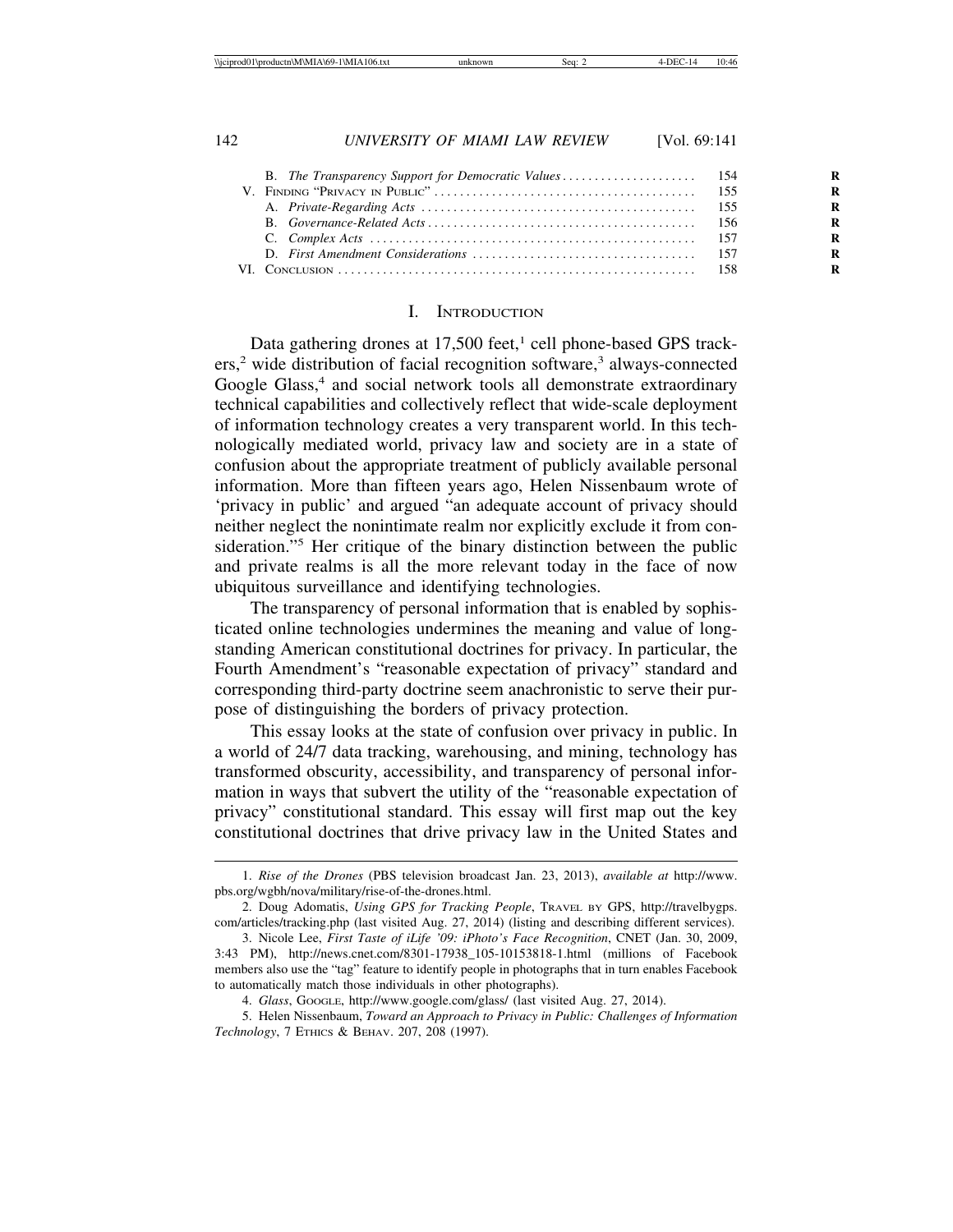will show that the transformation of information flows through three stages of development, which fundamentally undermines the concept of a "reasonable expectation of privacy." Information that was once private through obscurity now becomes technologically accessible. Information that was once merely accessible now becomes transparent and receives wide publicity. These parameter changes no longer fit within traditional court jurisprudence on privacy. The essay then argues that constitutional democracy depends on spheres of privacy in public to preserve public safety and fair governance. To create those spheres of privacy in public, the essay looks to a possible new demarcation line and proposes that privacy protection be framed in terms of 'governance-related' and 'nongovernance-related' acts.

# II. THE BASIC CONSTITUTIONAL STANDARDS FOR PRIVACY AND TECHNOLOGY

The First and Fourth Amendments are the most significant constitutional drivers in U.S. privacy law.<sup>6</sup> In broad terms, the First Amendment protects against government interference in citizens' rights to access and convey information.<sup>7</sup> More directly, the Fourth Amendment protects citizens' reasonable expectations of privacy against warrantless searches and seizures.<sup>8</sup> Of lesser magnitude for purposes of privacy, the Due Process Clause of the Fourteenth Amendment also intersects with privacy and has been construed to protect a political association from having to disclose its membership information.<sup>9</sup>

Fourth Amendment jurisprudence created the concept of a "reasonable expectation of privacy" that permeates the rhetoric of privacy even in areas outside of constitutional law.10 The concept originates with the Supreme Court's decision in *Katz v. United States*.<sup>11</sup> Up until this decision, search and seizure law only protected individuals from the government breaking down their doors without a search warrant.12 In the *Katz* case, however, the police, without a warrant, eavesdropped on a suspect

<sup>6.</sup> *See, e.g.*, PAUL M. SCHWARTZ & JOEL R. REIDENBERG, DATA PRIVACY LAW 44–50, 60–73 (1996).

<sup>7.</sup> U.S. CONST. amend. I; *see also* Sorell v. IMS Health Inc., 131 S. Ct. 2653, 2667 (2011).

<sup>8.</sup> U.S. CONST. amend. IV; *see also* Katz v. United States, 389 U.S. 347, 359 (1967).

<sup>9.</sup> U.S. CONST. amend. XIV; *see also* NAACP v. Alabama *ex rel.* Patterson, 357 U.S. 449, 460–63 (1958).

<sup>10.</sup> *See, e.g.*, PRESIDENT'S COUNCIL OF ADVISORS ON SCIENCE & TECHNOLOGY, BIG DATA AND PRIVACY: A TECHNOLOGICAL PERSPECTIVE 8 (2014), *available at* http://www.whitehouse. gov/sites/default/files/microsites/ostp/PCAST/pcast\_big\_data\_and\_privacy\_-\_may\_2014.pdf (referring to the perception of the continuous tracking of individuals for location based services as "a potential affront to a widely accepted 'reasonable expectation of privacy'").

<sup>11.</sup> *Katz*, 389 U.S. 347.

<sup>12.</sup> *Id.* at 352.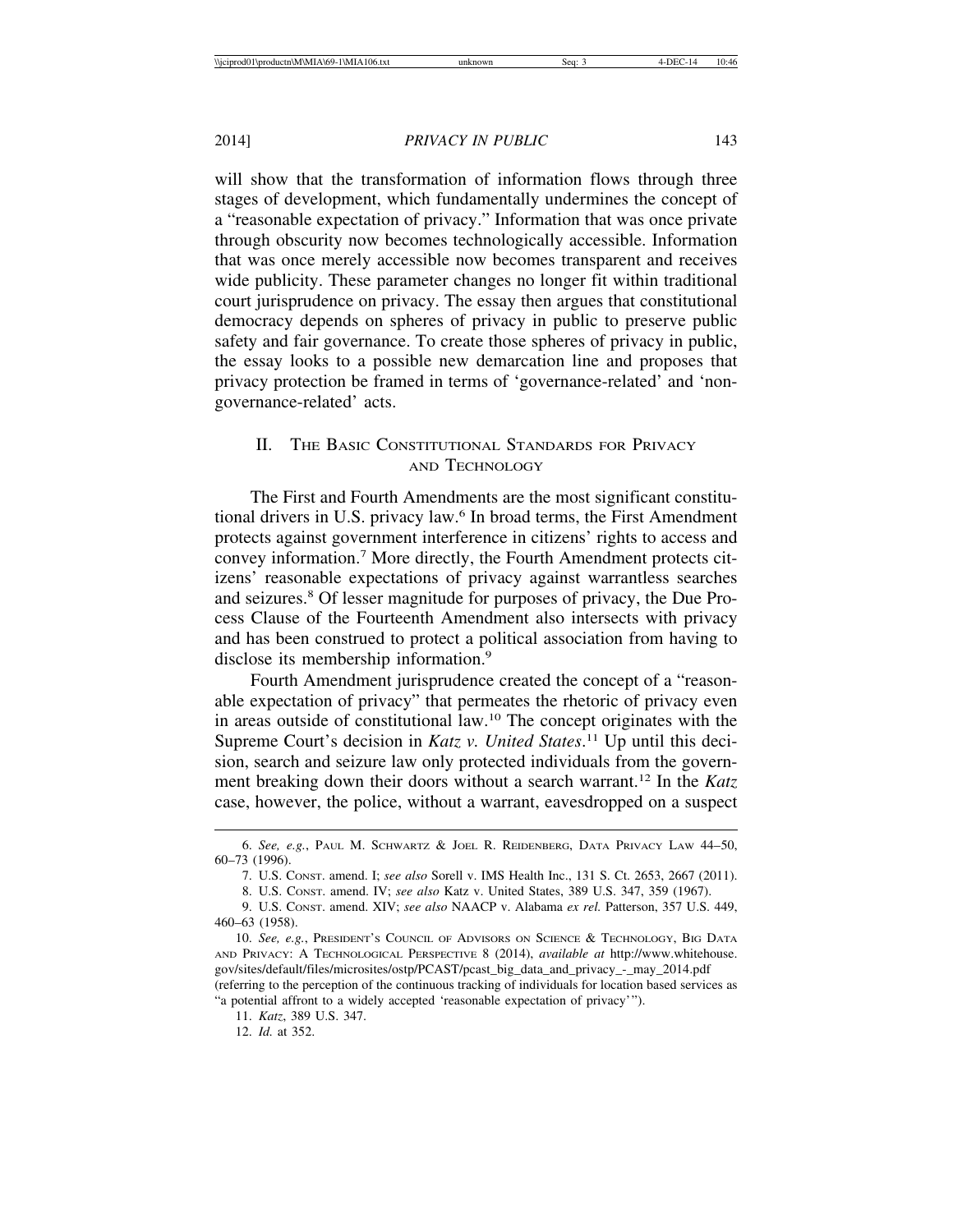who was speaking on a telephone inside a glass phone booth on a public street corner.<sup>13</sup> Even though the suspect's activities were in a public space and were completely visible, the Court decided that the Fourth Amendment "protect[ed] people, not places."14 Justice Harlan articulated the now famous formulation of a "twofold requirement, first that a person have exhibited an actual (subjective) expectation of privacy and, second, that the expectation be one that society is prepared to recognize as 'reasonable.'"<sup>15</sup>

*Katz* was a new interpretation of the Fourth Amendment that moved away from defining privacy in terms of physical trespass to framing privacy in terms of expectations.16 Following the *Katz* interpretation of privacy, the Fourth Amendment extended beyond physical boundaries setting the stage for much of the current instability concerning the scope of privacy for actions that occur in public.

Under *Katz* and its progeny, in order for there to be "privacy," an individual must have an expectation of privacy that society will recognize as legitimate.17 During the two decades following the *Katz* decision, the Court tried to figure out how the accessibility of information in public places related to the expectation of privacy. The Court's inquiry into whether individuals have privacy in public gave rise to the "third-party" and "plain-view" doctrines. The jurisprudence started down this path in *United States v. Miller* when the Court ruled that the drawer of a check had no privacy interest in the transaction information contained on the check because the check was disclosed to many third parties through the banking system.18 A few years later, the Supreme Court likewise ruled that individuals had no reasonable expectation of privacy in the phone numbers they dialed, as these numbers were necessarily disclosed to the phone company so that the call could be routed.19 In a similar vein, the Supreme Court held in *California v. Ciraolo* that the observation of a marijuana field from a low flying airplane did not require a warrant.<sup>20</sup> The field, though on private property shielded from the public street, was considered to be in "plain view" or, in other words, publicly avail-

16. *Id.* at 353.

<sup>13.</sup> *Id.*

<sup>14.</sup> *Id.* at 351.

<sup>15.</sup> *Id.* at 361 (Harlan, J., concurring).

<sup>17.</sup> *See, e.g.*, Florida v. Jardines, 133 S. Ct. 1409, 1414 (2013); Illinois v. Caballes, 543 U.S. 405, 409–10 (2005); California v. Ciraolo, 476 U.S. 207, 211–12 (1986); United States v. Jacobsen, 466 U.S. 109, 120–21 (1984); United States v. Place, 462 U.S. 696, 706–07 (1983); Smith v. Maryland, 442 U.S. 735, 744–46 (1979); United States v. Miller, 425 U.S. 435, 442 (1976).

<sup>18.</sup> *Miller*, 425 U.S. at 442–43.

<sup>19.</sup> *Smith*, 442 U.S. at 744–46.

<sup>20.</sup> *Ciraolo*, 476 U.S. at 215.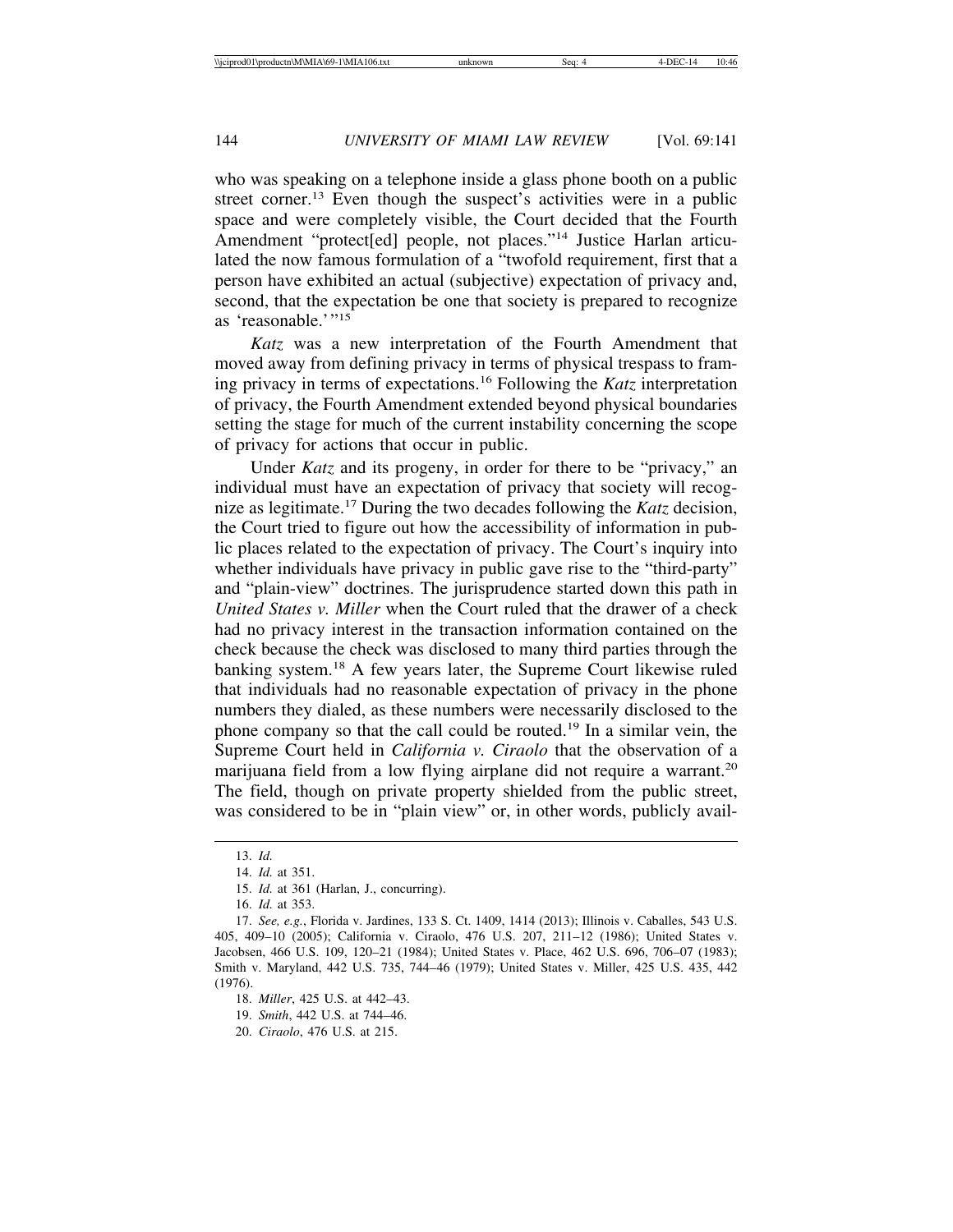able because it could be seen from an aircraft flying in public air space.<sup>21</sup> The property owners, thus, had no reasonable expectation of privacy.22

The Court later reflected on technology-assisted viewing in *Kyllo v. United States* and struck down the use of a heat sensor to detect marijuana cultivation inside a garage.23 Justice Scalia said that when "the government uses a device that is not in general public use . . . [then it is] unreasonable without a warrant."<sup>24</sup> The Court distinguished the use of the heat sensor from a flyover, the method used in *California v. Ciraolo*, by stating that although the heat was emanating into public space, the public heat signature was detected by using a technology that was not "in general public use."25 Because the heat signature was not generally accessible to the public, unlike air travel, the government needed a warrant as the heat signature was "private" information.<sup>26</sup>

As a result of these decisions, the meaning of "reasonable expectation of privacy" currently turns on whether and how technology is commercially deployed. The rapid development and distribution of tracking technologies used in daily life, ranging from social media infrastructure to cameras recording movements through public and private spaces, quite clearly impact whether activities will be treated as publicly available and whether anyone can reasonably expect privacy in their personal information.<sup>27</sup>

With the Court's definition of privacy only extending to that which we should reasonably expect to be private, mapping the third-party and plain-view doctrines to transaction records leaves little space for privacy. Technological evolution eviscerates any boundary of what we can reasonably expect to be private by upending social expectations with the deployment of personal technologies such as smartphones.<sup>28</sup> A few simple examples illustrate how information technology can be disruptive of social expectations. In 2001, the use of facial recognition scanning for every football fan entering the Super Bowl in Miami caused a stir.29

28. *Id.* at 1085–1086.

<sup>21.</sup> *Id.* at 213–14. The "plain-view" doctrine creates an exception to the Fourth Amendment warrant requirement for seizures. The doctrine relates to privacy expectations because of the consequences it assigns to publicly available information.

<sup>22.</sup> *Id.* at 214.

<sup>23.</sup> Kyllo v. United States, 533 U.S. 27, 40 (2001).

<sup>24.</sup> *Id.*

<sup>25.</sup> *Id.* at 33–34, 40.

<sup>26.</sup> *Id.*

<sup>27.</sup> *See* Daniel J. Solove, *Digital Dossiers and the Dissipation of Fourth Amendment Privacy*, 75 S. CAL. L. REV. 1083, 1086–87 (2002) (Solove argues that the doctrine fails in the face of "digital dossiers," or aggregations of data that act as digital biographies).

<sup>29.</sup> *See* Declan McCullagh, *Call it Super Bowl Face Scan I*, WIRED (Feb. 2, 2001), http:// www.wired.com/politics/law/news/2001/02/41571.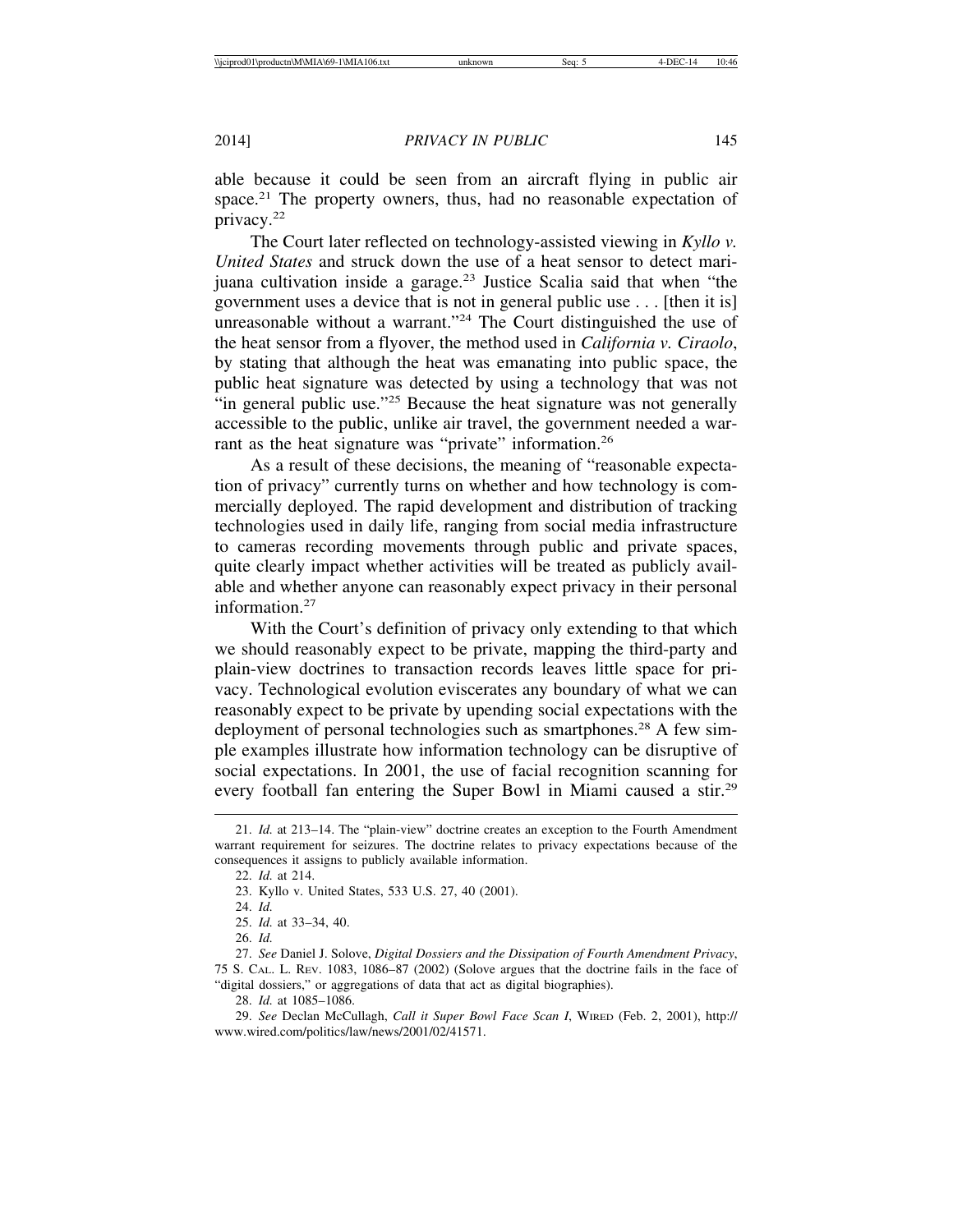Mass scale public surveillance devices were not in general use at that time.30 But today, facial recognition software is routinely embedded in portable computing devices, such as the face and optic recognition features in Apple's iPhoto software and the Samsung Galaxy S4 smart phone.31 Personal drones cost less than \$300 on Amazon, can stream live high-definition ("HD") video feeds to a smartphone or tablet,  $32$  and are now in general public use.33 Cell phone routing requirements, as well as smartphone GPS functionality, mean that multiple parties (mobile phone providers, application providers, and cell tower owners, to name a few) each have tracking information on mobile phone users' movements.<sup>34</sup> Moreover, cell phones serve as small pervasive recording devices.<sup>35</sup> By December 2012, the number of active devices in the United States exceeded the national population.36

In light of these ubiquitous technologies, the limits of Justice Scalia's opinion for the Court in *Kyllo* become apparent. The Big Data project to constantly track and collect personal information<sup>37</sup> means there can be no such thing as an expectation of privacy. Information that is in plain view or publicly available, coupled with the third-party doctrine in this context, translates to no reasonable expectation of privacy in data. In the face of "ambient surveillance,"38 how can any notion of a reasonable expectation of privacy survive? Even the notion that a boundary can be drawn around whether technology to assist discovering infor-

<sup>30.</sup> *Id.*

<sup>31.</sup> *See iPhoto '11: Faces Overview*, APPLE.COM, http://support.apple.com/kb/PH2369 (last modified Apr. 23, 2013) (describing the Faces feature); Agam Shah, *Inside Samsung Galaxy S4's Face and Eye-Tracking Technology,* COMPUTERWORLD (Mar. 15, 2013, 3:06 AM), http://www. computerworld.com/s/article/9237622/Inside\_Samsung\_Galaxy\_S4\_s\_face\_and\_eye\_tracking\_ technology.

<sup>32.</sup> *Parrot AR.Drone 2.0 Quadricopter*, AMAZON.COM, http://www.amazon.com/Parrot-AR-Drone-Quadricopter-Controlled-Android/dp/B007HZLLOK (last visited Aug. 27, 2014) (the device can be controlled by an iPhone, iPad, or Android device and can stream high-definition video to those devices).

<sup>33.</sup> *CBS 2 Investigation: Beware of Domestic Drones—The High-Flying Spies*, CBS NEW YORK (May 1, 2013, 11:04 PM), http://newyork.cbslocal.com/2013/05/01/cbs-2-investigationbeware-of-domestic-drones-the-high-flying-spies/.

<sup>34.</sup> *See, e.g*., *Surveillance Self-Defense: Mobile Devices*, ELECTRONIC FRONTIER FOUND., https://ssd.eff.org/tech/mobile (last visited June 19, 2014).

<sup>35.</sup> Wendy Ruderman, *Is Someone Recording This? It's Harder to Find Out*, N.Y. TIMES (Apr. 7, 2013), http://www.nytimes.com/2013/04/08/nyregion/secret-recording-grows-safer-asthe-wire-grows-tinier.html.

<sup>36.</sup> *Annual Wireless Industry Survey*, CTIA.ORG, http://www.ctia.org/your-wireless-life/howwireless-works/annual-wireless-industry-survey (last updated June 2014).

<sup>37.</sup> Kenneth Cukier, *Data, Data Everywhere*, ECONOMIST, Feb. 25, 2010, http://www. economist.com/node/15557443.

<sup>38.</sup> Seth F. Kreimer, *Pervasive Image Capture and the First Amendment: Memory*, *Discourse, and the Right to Record*, 159 U. PA. L. REV. 335, 347–54 (2011) (noting "ambient" image capture and the lack of a reasonable expectation of privacy for tort law).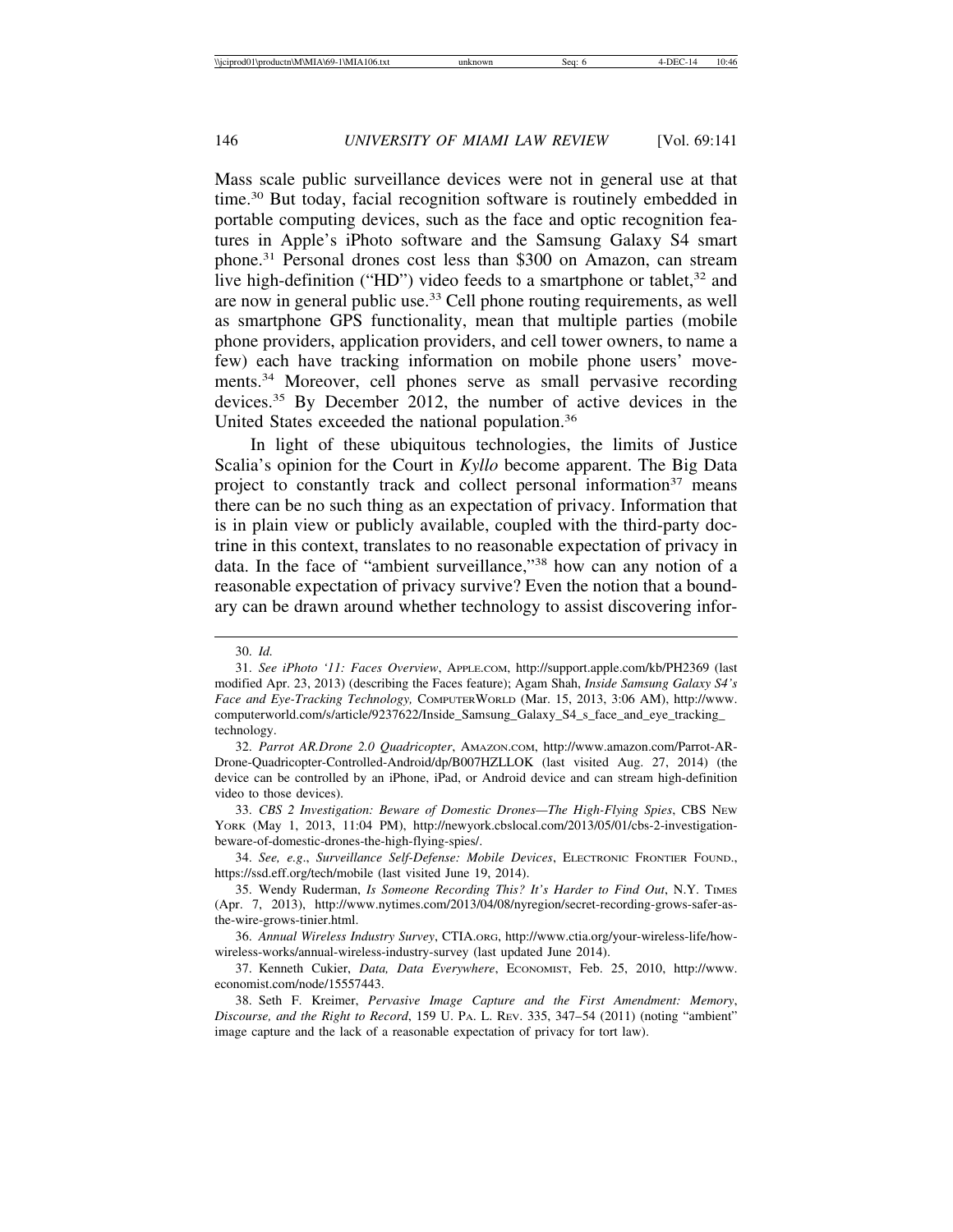mation is in general use or not in general use becomes irrelevant. Alternate data sources abound. For instance, just as grow lamps produce heat signatures that could not be obtained by heat sensors without a warrant, the lamps will also generate signature electrical use patterns.<sup>39</sup> As it turned out, the police in *Kyllo* had also obtained electric use records and matched them to grow lamp patterns.<sup>40</sup> Under the third-party doctrine, the police did not need a warrant to obtain this revealing information from the power company.

But this technological disruption of expectations is only part of the story. In other contexts, the Supreme Court approached information privacy differently. Rather than focus on the individual's expectation or "plain view," the Court focused on how technologically mediated access to information impacts the individual. For example, in *U.S. Department of Justice v. Reporters Committee for Freedom of the Press*, the Court denied access to a rap sheet, even though each item on the rap sheet was publicly available information.<sup>41</sup> The Court even upheld, against a First Amendment challenge, a purpose restriction limiting why someone could gain access to government-held personal information and restricting how that information could be used.<sup>42</sup> These issues of information access and use are also put in play by technological developments.

## III. THE TRANSFORMATION OF INFORMATION FLOWS AND CONSTITUTIONAL PRIVACY PROTECTION

The evolution of information technology has transformed data flows in ways that expose the fault lines of the constitutional approach to privacy protection. Information technologies have propelled this transformation of information flows through three stages of development: A) the obscurity of information available to the public; B) the accessibility of information to the public; and C) the transparency and publicity of information to the public. The movement through these stages creates an important transformation of privacy in public.

<sup>39.</sup> NAT'L INST. OF STANDARDS AND TECH., U.S. DEP'T OF COMMERCE, NISTIR 7628, GUIDELINES FOR SMART GRID CYBER SECURITY: VOL. 2, PRIVACY AND THE SMART GRID 6 (2010), *available at* http://csrc.nist.gov/publications/nistir/ir7628/nistir-7628\_vol2.pdf (smart grid technology "can recognize unique electric signatures for consumer electronics and appliances and develop detailed, time-stamped activity reports within personal dwellings").

<sup>40.</sup> United States v. Kyllo, 809 F. Supp. 787, 790 (D. Or. 1992) (these facts were discussed at the trial court level; the Supreme Court only focused on the heat sensor technology).

<sup>41. 489</sup> U.S. 749, 753, 780 (1989) (denying access to a rap sheet even though each element on the sheet was public information).

<sup>42.</sup> L.A. Police Dep't v. United Reporting Publ'g, 528 U.S. 32, 34, 40 (1999).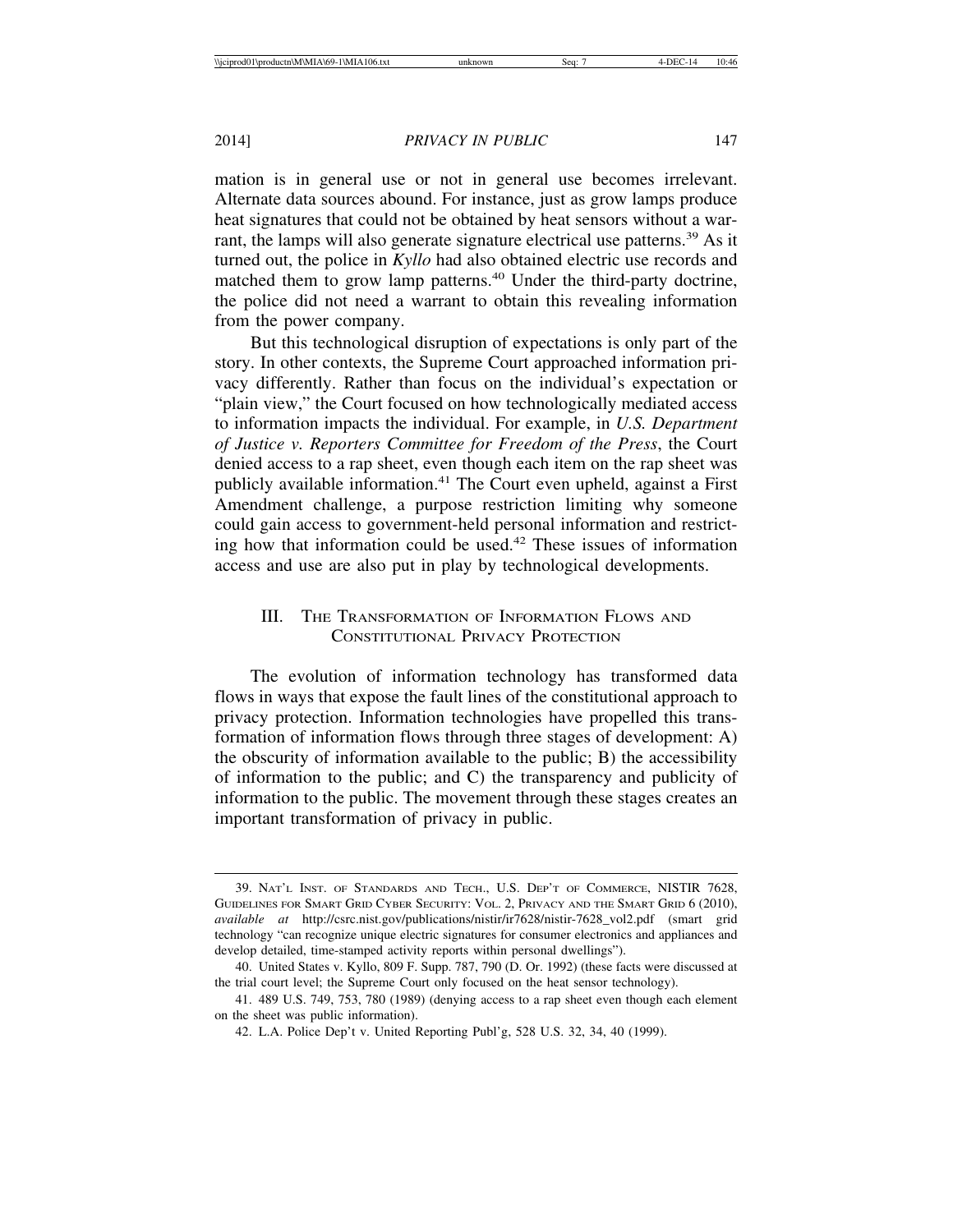# A. *Stage 1: Obscurity and Privacy Expectations*

At the first stage, before the ubiquitous deployment of information technologies, obscurity of information provided an important degree of privacy protection.43 As a practical matter, data that was inaccessible was private, and the public could have expectations of actual privacy, even if theoretically the information was available for scrutiny.<sup>44</sup> The Supreme Court in *United States v. Jones* acknowledged this reality: "In the pre-computer age, the greatest protections of privacy were neither constitutional nor statutory, but practical. Traditional surveillance for any extended period of time was difficult and costly and therefore rarely undertaken."45

While acknowledging the intrinsic privacy of obscure public records, the Court's view is inherently contradictory: if privacy were protected as a practical matter, then individuals had an expectation that should have been protected as a constitutional matter. In other words, obscurity plays a normative role in shaping social expectations of privacy that the Court would then have to protect.

# B. *Stage 2: Accessibility and Privacy Expectations*

As technology develops, obscurity is eroded through the accessibility of personal information, and constitutional doctrine has a death struggle with expectations. The struggle derives first from the accessibility of personal information of anyone in public, or put another way, from the modern loss of anonymity in public. Before digital cameras could capture high-resolution images at great distances and computer algorithms could match photos with identities, individuals walking through public places, like Grand Central Terminal in New York City, at rush hour, would be anonymous in a crowd.<sup>46</sup> This anonymity existed even though the individuals were in plain view. Now, with surveillance cameras on

<sup>43.</sup> *See* Woodrow Hartzog & Frederic Stutzman, *The Case for Online Obscurity*, 101 CALIF. L. REV. 1, 5 (2013).

<sup>44.</sup> *Id.* at 9 ("online obscurity is a general expectation").

<sup>45.</sup> United States v. Jones, 132 S. Ct. 945, 963 (2012) (Alito, J., concurring).

<sup>46.</sup> *See, e.g.*, Charlie Savage, *Facial Scanning Is Making Gains in Surveillance*, N.Y. TIMES, Aug. 21, 2013, at A1, http://www.nytimes.com/2013/08/21/us/facial-scanning-is-making-gains-insurveillance.html (describing the ability to link public video cameras with facial scanning); Sean Gallager, *Flying RoboCop is a "Riot Control" Octocopter with Guns and Lasers*, Ars TECHNICA (June 19, 2014, 2:34 PM), http://arstechnica.com/tech-policy/2014/06/flying-robocop-is-a-riotcontrol-octocopter-with-guns-and-lasers/ ("The Skunk is also equipped with FLIR thermal infrared and HD color cameras to capture the identity of those in a crowd to be controlled."); Michael B. Kelley, *The FBI's Nationwide Facial Recognition System Ends Anonymity as We Know It*, BUS. INSIDER (Sept. 10, 2012, 4:35 PM), http://www.businessinsider.com/the-fbisnationwide-facial-recognition-system-2012-9 (reporting on FBI's \$1 Billion Next Generation Identification program to deploy facial recognition throughout the U.S.).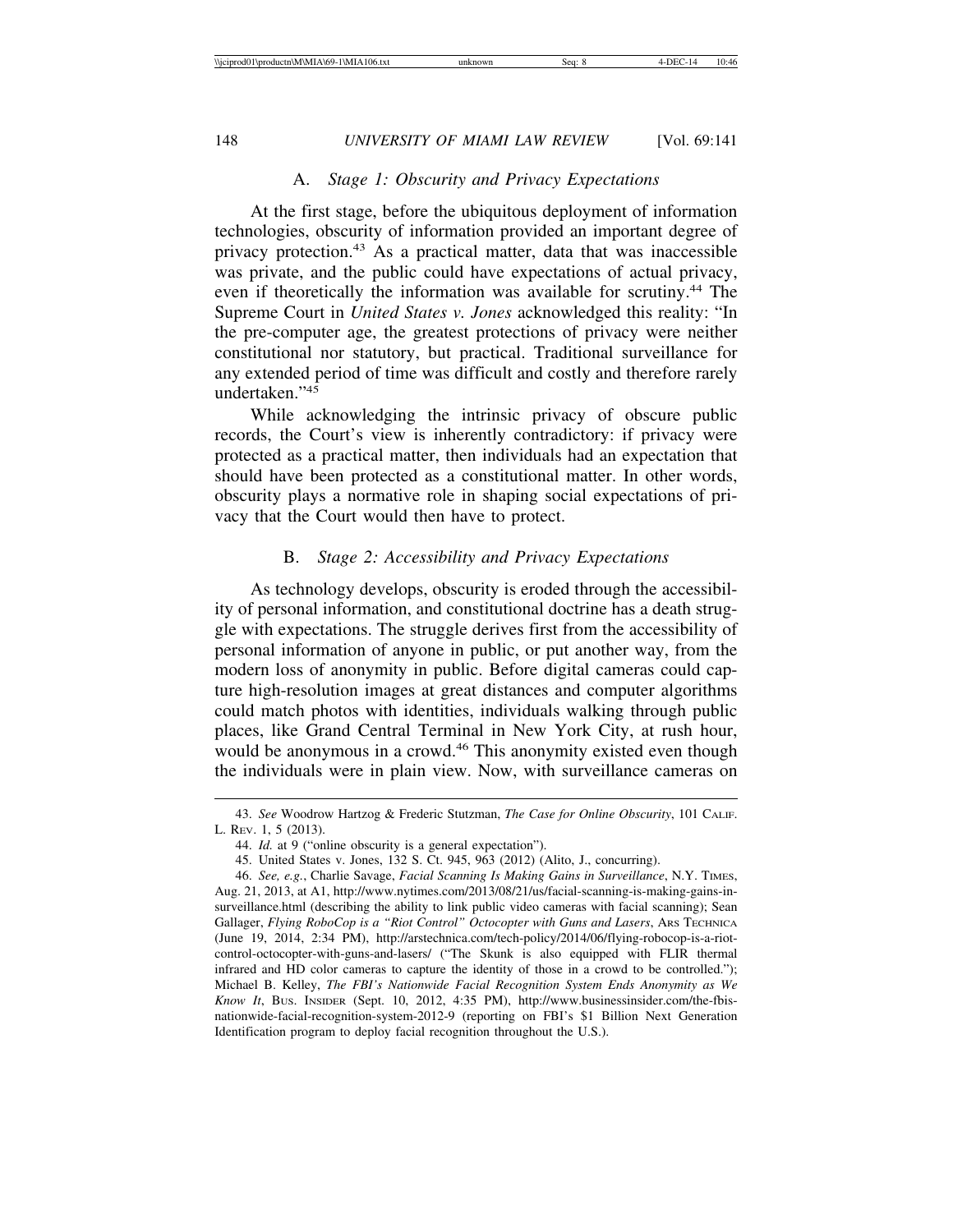every building and street corner, and with digital facial recognition capabilities in wide use on laptops and on social networks like Facebook,<sup>47</sup> society can no longer claim any expectation of anonymity in crowds. Alessandro Acquisti at Carnegie Mellon has even demonstrated on national television that an image of an unknown student walking across a college campus can readily be used to identify the individual, scrape personal information from the Internet, and reverse engineer the student's social security number.<sup>48</sup>

The ubiquity of image-capture devices in private hands also means that individuals lose an expectation of privacy in non-public places. Anyone in a non-public place now has the capacity to capture image and audio on a pocket smartphone and make those recordings accessible to the world through popular services such as YouTube and Tumblr. One company, Redpepper, is deploying cameras in places like bars and hotels in order to track those who patronize the establishments and has a partnership with Facebook to offer identified individuals special deals.<sup>49</sup> The system works by matching patrons' faces against the Facebook profiles of those who opted into the system.50 However, even if an individual does not opt into the scanning, the technology is in place, and the establishment owner and Facebook can each know the name of every identified patron. Since this identification is made to a third party, the police would not need a warrant under the Fourth Amendment to know who was in the establishment.<sup>51</sup> In other words, what might have been a previously obscure, anonymous presence in a private place becomes an identified act.

The constant tracking of individuals' movements, whether in physical space via pocket tracking devices (cell phones) or on the Internet via transaction logging, makes personal information widely accessible. Multiple parties, such as telecommunications service providers, websites, and transaction partners, to name a few, have access to the reams of daily data. The same is now true of government-held public records. The digitization of these records, like real property records, that once existed only in musty basements of government buildings now makes them widely accessible.<sup>52</sup>

<sup>47.</sup> *See* Lee, *supra* note 3. **R**

<sup>48. &</sup>quot;*Big Brother" Is Big Business?*, CBS NEWS (May 16, 2013), http://www.cbsnews.com/ 8301-18560\_162-57584887/big-brother-is-big-business/.

<sup>49.</sup> Sharon Gaudin, *Can Facedeals Overcome 'Creepy' Factor?*, COMPUTERWORLD (Aug. 23, 2012, 3:13 PM), http://www.computerworld.com/s/article/9230548/Can\_Facedeals\_overcome\_ creepy\_factor.

<sup>50.</sup> *Id.*

<sup>51.</sup> The third-party doctrine would apply to the identification of the individuals in the bar. *See supra* Part II.

<sup>52.</sup> *See, e.g.*, *Judicial Conference Privacy Subcommittee, Conference on Privacy and Internet*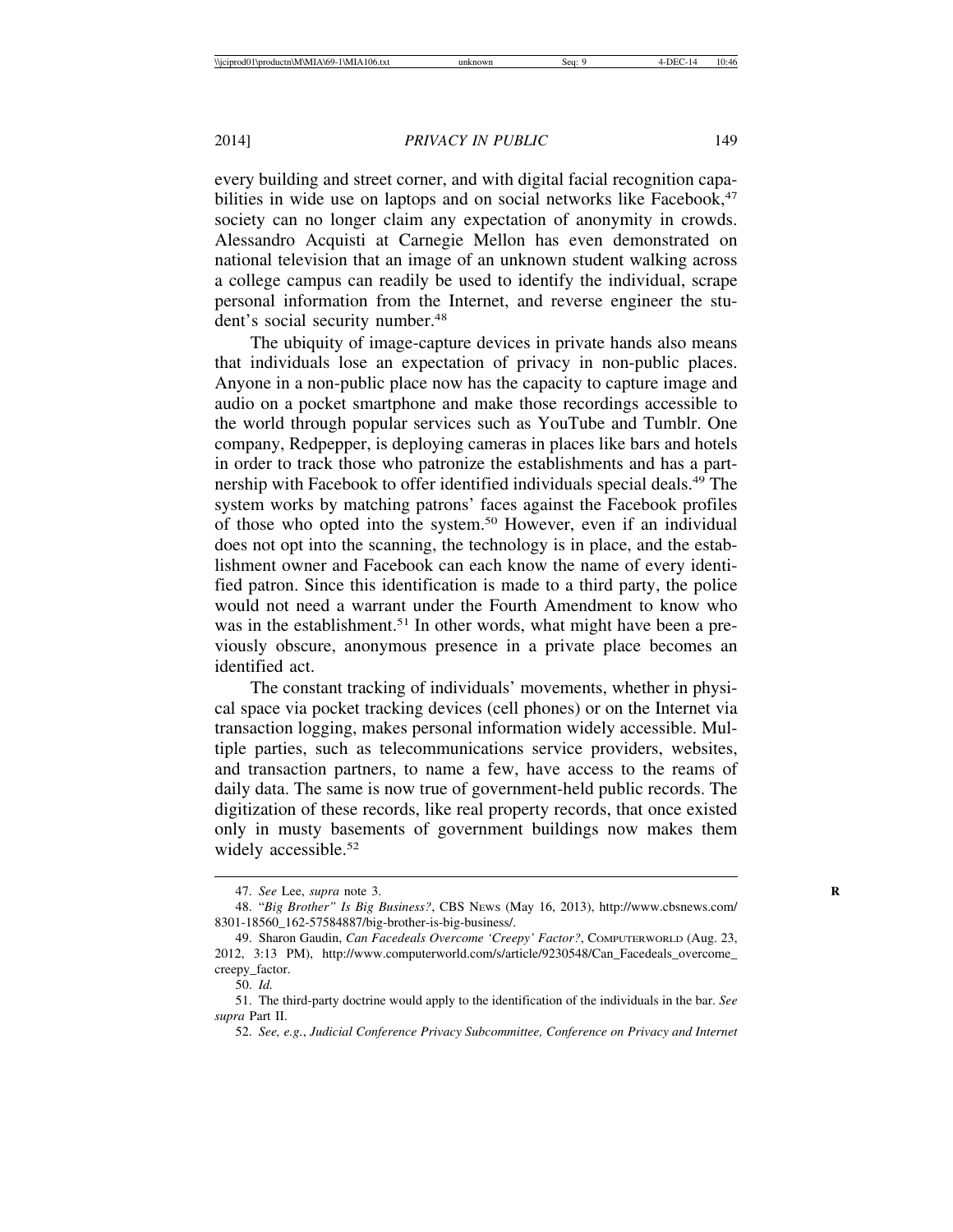The Supreme Court recognized that the broad accessibility of personal information creates a qualitative shift, but it could not frame the contours. In *Whalen v. Roe*, the Court considered a Fourteenth Amendment challenge to a New York state database program that required pharmacies to report physicians' narcotic prescriptions.53 Justice Brennan wrote that "[t]he central storage and easy accessibility of computerized data vastly increase the potential for abuse,"54 and Justice Stevens noted that "[w]e are not unaware of the threat to privacy implicit in the accumulation of vast amounts of personal information in computer data banks."55 The case was pre-Internet, and yet the Court struggled with the impact of digitization and accessibility on its conceptualization of privacy.

## C. *Stage 3: Transparency and Privacy Expectations*

Deployed technologies move the information flows beyond accessibility to transparency and its attendant publicity.<sup>56</sup> Collections of accessible personal information become transparent to the world through search technologies, push notification technologies, blogs, and hosting. As this occurs, the utility of the Fourth Amendment's "reasonable expectation of privacy" standard diminishes. Justice Sotomayor in her concurrence in *United States v. Jones* explicitly recognized this problem. She wrote: "[T]his approach is ill suited to the digital age, in which people reveal a great deal about themselves to third parties in the course of carrying out mundane tasks."57

Justice Sotomayor recognized that new social norms of sharing information on social networking sites are incompatible with the Fourth Amendment standard. Nonetheless, the Court responded to the challenge with a narrow decision on technical grounds. The police had put a physical device on the defendant's car without a valid warrant to monitor the defendant's movements on public streets over a period of time.<sup>58</sup> The Court determined that the police had committed a physical trespass on the defendant's property, like breaking into a home,<sup>59</sup> and avoided the real issue of information aggregations and transparency.

*Access to Court Files*, 79 FORDHAM L. REV. 1, 4–6 (statement of Joel R. Reidenberg).

<sup>53. 429</sup> U.S. 589, 591 (1977).

<sup>54.</sup> *Id.* at 607.

<sup>55.</sup> *Id.* at 605.

<sup>56.</sup> *See generally* Hartzog & Stutzman, *supra* note 43, at 32–40. In their paper reflecting on a model for online obscurity, Hartzog and Stutzman's factors to determine if information is obscure map more closely to what I address here as accessibility and transparency of personal information.

<sup>57.</sup> United States v. Jones, 132 S. Ct. 945, 957 (2012) (Sotomayor, J., concurring).

<sup>58.</sup> *Id.* at 948.

<sup>59.</sup> *Id.* at 949.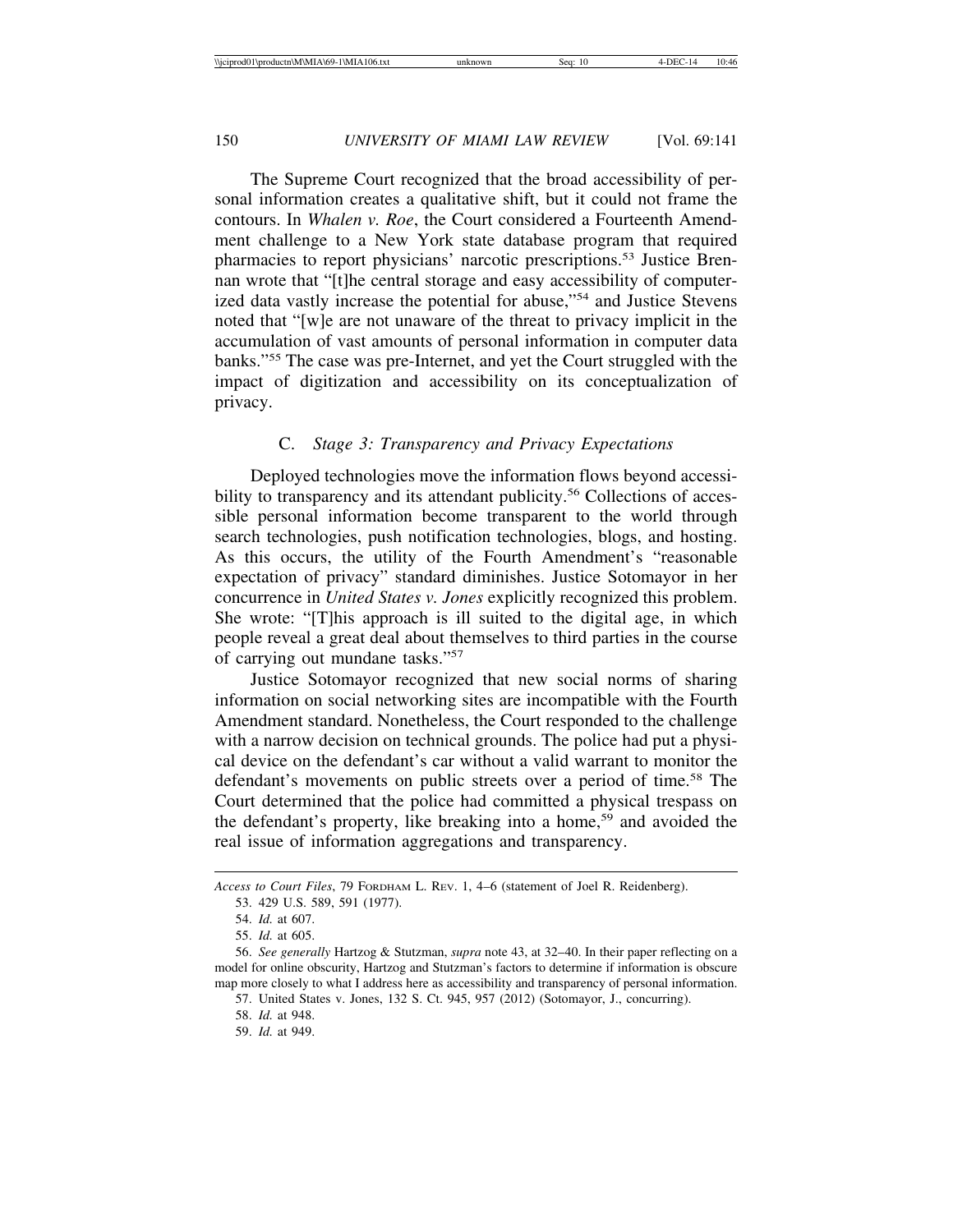In another much earlier context, however, the Supreme Court articulated that the transparency of citizens' personal information due to the ease of computer access to public records raised privacy concerns that were otherwise absent when those records were obscure and that computerized information warranted protection. In a landmark Freedom of Information Act case, the Court denied journalists access to police department rap sheets listing all of a person's arrests, even though each data point was public information.<sup>60</sup> The Court stated, "there is a vast difference between the public records that might be found after a diligent search of courthouse files, county archives, and local police stations throughout the country and a computerized summary located in a single clearinghouse of information."61

In deciding whether the Freedom of Information Act's privacy exemption permitted the police to withhold the data, the Court's analysis relied on the Fourth Amendment concept of a "reasonable expectation of privacy."62 The Court essentially said that when discrete publicly available information was complied together and made transparent, it had a qualitatively different privacy character than the previously obscure, distinct parts.<sup>63</sup>

Similarly, the Supreme Court grappled with the expectations of privacy when New York state mandated that the narcotic prescription records of physicians be made transparent to specific state officials through a state database.64 The New York statute was challenged as a Fourteenth Amendment violation, but the Court permitted the creation of the database where strict limits were placed by the state on access to the data so that the data would not be widely transparent.<sup>65</sup>

In the First Amendment context, two cases, one recent and one from fourteen years ago, struggled with the transparency and publicity of personal information arising in public contexts. Four years ago, in *Doe v. Reed*, members of a group in Washington state sought to block the disclosure of their names as signatories on a petition to require a statewide ballot referendum.<sup>66</sup> The petitioners' concern was that the

<sup>60.</sup> U.S. Dep't of Justice v. Reporters Comm. for Freedom of the Press, 489 U.S. 749, 753 (1989).

<sup>61.</sup> *Id.* at 764.

<sup>62.</sup> *Id.* at 780 (stating that a "third party's request for law enforcement records or information about a private citizen can reasonably be expected to invade that citizen's privacy"). 63. *Id.* at 764.

<sup>64.</sup> Whalen v. Roe, 429 U.S. 589, 598–604 (1977) (discussing whether the statute "invades a constitutionally protected 'zone of privacy' and holding that the patient-identification requirements of the statute do not invade "any right or liberty protected by the Fourteenth Amendment").

<sup>65.</sup> *Id.*

<sup>66. 130</sup> S. Ct. 2811, 2815 (2010).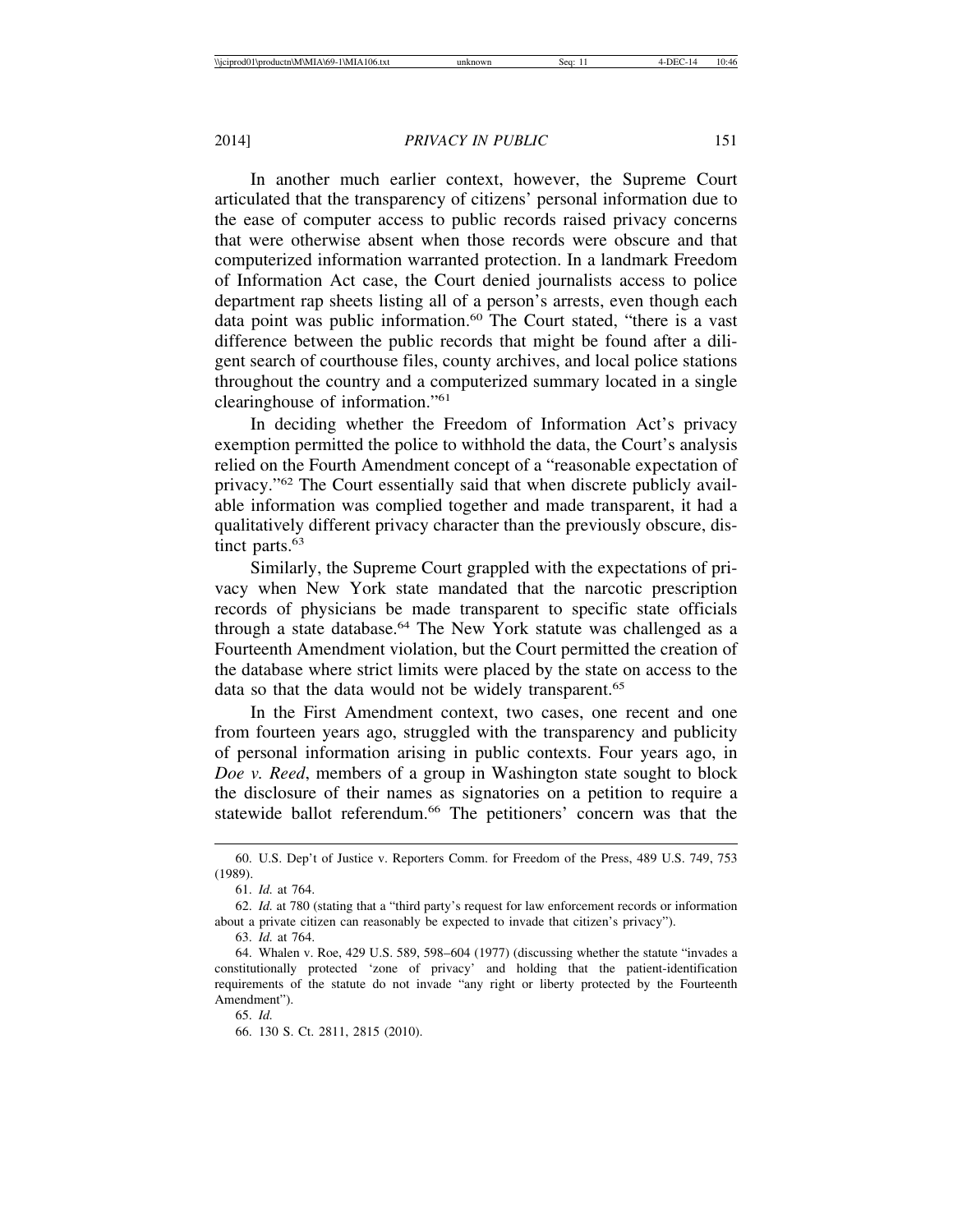transparency and resulting publicity to their identities would cause them harm because of the unpopularity of their views.<sup>67</sup> The Court, however, upheld the disclosure of names and thus required that the personal information generated in the context of the ballot petition had to be transparent.68 Yet previously, the Supreme Court was more sympathetic to blocking the transparency of arrestees' records. In *Los Angeles Police Department v. United Reporting Publishing*, the government released arrestee records only for limited uses by recipients.69 The use limitations were challenged on First Amendment grounds, and the Court held that the limitations on transparency (i.e. banning use for any purpose) were constitutionally permissible where the government was not compelled to disclose any data in the first instance.<sup>70</sup>

These last decisions are, in effect, movements away from reasonable expectations of privacy and toward articulating appropriate levels of transparency to personal information gathered publicly. The technology-driven transformation of information flows thus calls into question how society can deal with the privacy of personal information emanating from the public sphere.

#### IV. THE DEMOCRATIC NECESSITY FOR PRIVACY IN PUBLIC

Privacy is fundamental to constitutional democracy affecting a citizen's ability to participate in deliberative democracy and to engage in robust governing dialogues.71 The transparency of personal information has a very significant impact on our constitutional democracy in two ways. First, and counterintuitively, transparency threatens constitutional democracy on both an individual and institutional level. But, second, transparency can also be a mixed benefit for the preservation of democratic values.

## A. *The Transparency Threat to Democratic Values*

The Declaration of Independence articulates well that the function of constitutional democracy is the assurance of the inalienable rights to "life, liberty and the pursuit of happiness."<sup>72</sup> But, transparency of personal information undermines those key values.

<sup>67.</sup> *Id.* at 2820.

<sup>68.</sup> *Id.* at 2821.

<sup>69. 528</sup> U.S. 32, 34 (1999).

<sup>70.</sup> *Id.* at 39–41.

<sup>71.</sup> *See, e.g.*, Neil Richards, *Intellectual Privacy*, 87 TEX. L. REV. 387, 403–04 (2008) (arguing that privacy is essential to democratic values of free thought and expression); Paul M. Schwartz, *Privacy and Democracy in Cyberspace*, 52 VAND. L. REV. 1609, 1647 (1999) (arguing that privacy standards are necessary for deliberative democracy).

<sup>72.</sup> *See* THE DECLARATION OF INDEPENDENCE para. 2 (U.S. 1776).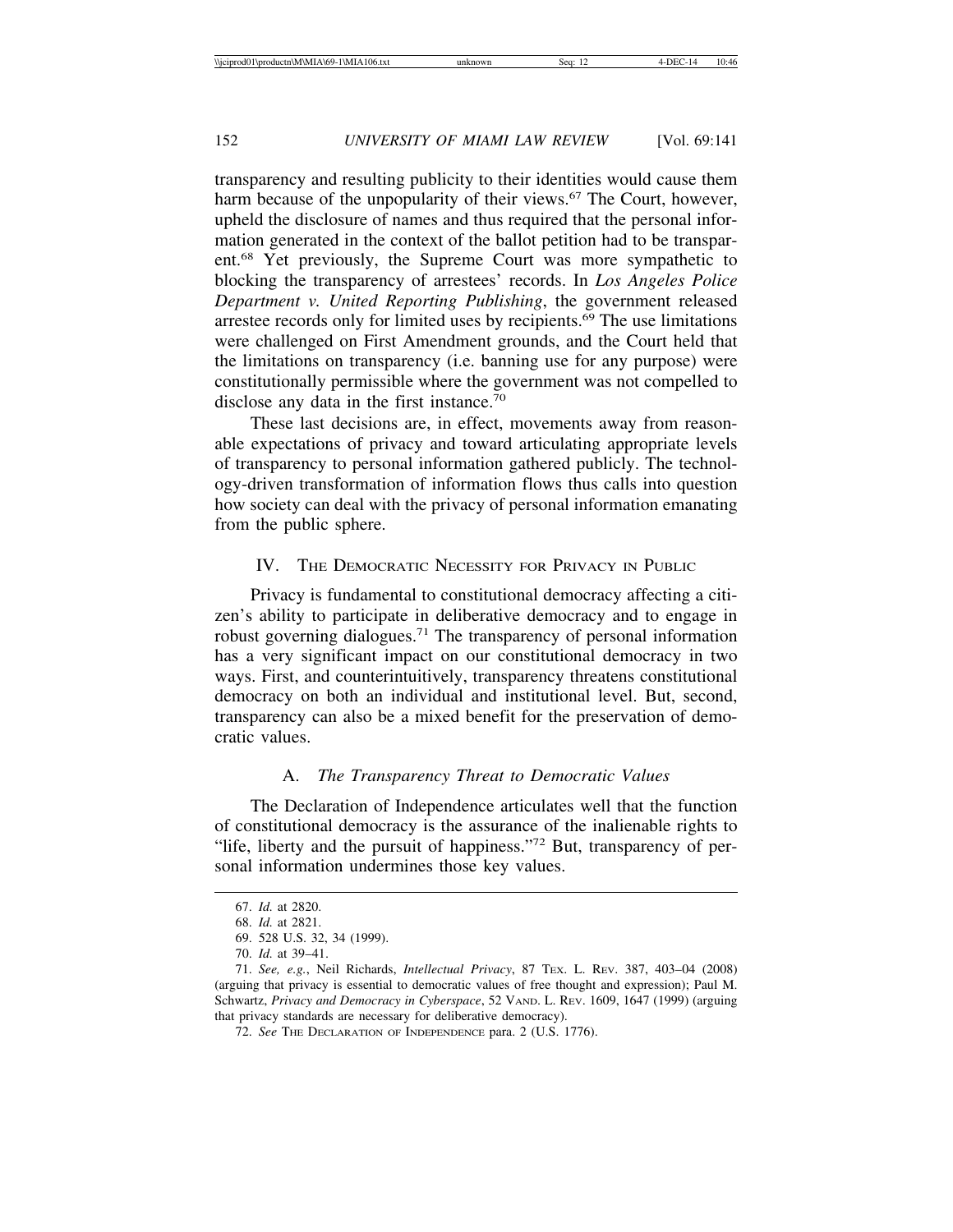Privacy protects citizens from violence. Two online data mash-ups illustrate the risk of harm from the lack of privacy in public. The now defunct app "Girls Around Me" scraped pictures of women that were publicly available in real-time on the Internet from social networking sites and displayed those pictures on a smartphone map based on the geolocation tags embedded in the women's photos.73 The app was perfect for stalking unsuspecting women. Similarly, another app, Please-RobMe.com was a mash-up that used social media status updates to show maps in real time where vacant apartments were likely located.<sup>74</sup> The app would scrape the Internet for social network postings such as: "I'm going to school today" or "I'm at the Privacy Law Scholars Conference."75 The app would search to match the poster's identity with available information on the individual's place of residence—all of which are publicly observable data points. The point of the developers was quite clear: to illustrate the great risks of transparency and publicity of information combinations.76

Privacy also enables citizens to hold and advocate unpopular ideas. Anonymous speech is protected in the United States.<sup>77</sup> Voting records are held confidential for this very reason.78 Anonymity in public is a critical feature for an open society.79

Institutionally, privacy is essential to the integrity of the jury system. The transparency of personal information online takes juror research out of the structure and judicial supervision out of the voir dire process. Similarly, jurors tweeting and judges friending and posting on Facebook can raise significant issues for the public's confidence in the integrity of the judicial system.<sup>80</sup>

77. McIntyre v. Ohio Elections Comm'n, 514 U.S. 334, 357 (1995).

78. *See* James A. Gardner, *Anonymity and Democratic Citizenship*, 19 WM. & MARY BILL RTS. J. 927, 942–43 (2011).

79. *See* Christopher Slobogin, *Public Privacy: Camera Surveillance of Public Places and the Right to Anonymity*, 72 MISS. L.J. 213, 231–44 (2002).

<sup>73.</sup> *See* Nick Bilton, *Girls Around Me: An App Takes Creepy to a New Level*, N.Y. TIMES BITS (Mar. 30, 2012, 4:43 PM), http://bits.blogs.nytimes.com/2012/03/30/girls-around-me-iosapp-takes-creepy-to-a-new-level/.

<sup>74.</sup> *See, e.g.*, Andrew Hough, *Please Rob Me Website Causes Fury for 'Telling Burglars When Twitter Users are Not Home'*, THE TELEGRAPH (Feb. 19 2010, 7:30 AM), http://www. telegraph.co.uk/technology/twitter/7266120/Please-Rob-Me-website-tells-burglars-when-Twitterusers-are-not-home.html; Ryan Kim, *PleaseRobMe.com Posts When You're Not at Home*, SFGATE (Feb. 18, 2010, 4:00 AM), http://www.sfgate.com/crime/article/PleaseRobMe-com-postswhen-you-re-not-at-home-3272742.php.

<sup>75.</sup> Kim, *supra* note 74. **R**

<sup>76.</sup> *Id.*

<sup>80.</sup> *See* Joe Palazzolo, *Arkansas Defendant Saved by the Tweet*, WALL ST. J.L. BLOG (Dec. 8, 2011, 4:14 PM), http://blogs.wsj.com/law/2011/12/08/arkansas-defendant-saved-by-the-tweet/ (conviction overturned because juror tweeted during trial); *see also* Alex Ginsberg, *SI Judge is Red 'Faced'*, N.Y. POST (Oct. 15, 2009, 4:00 AM), http://www.nypost.com/p/news/local/staten\_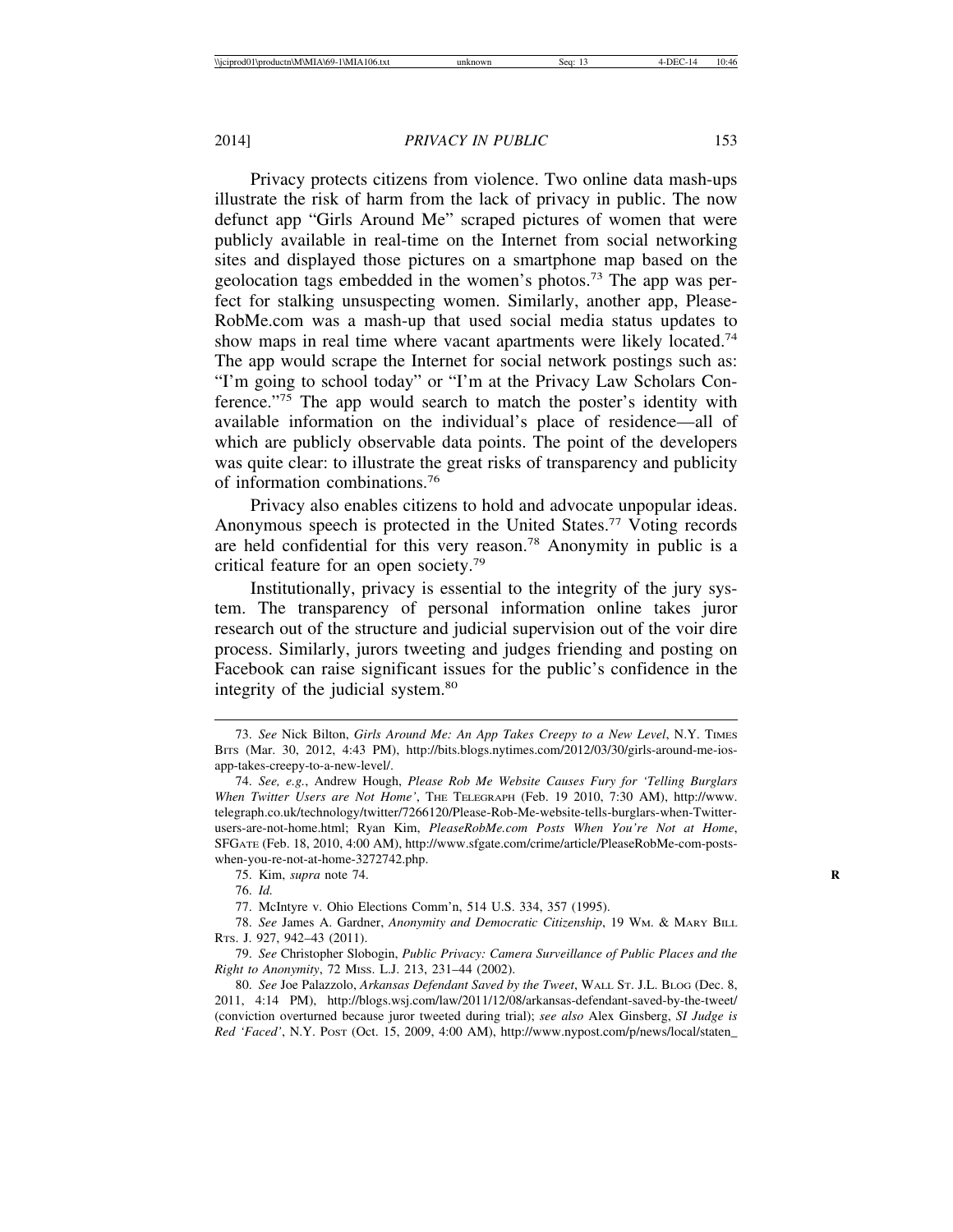## B. *The Transparency Support for Democratic Values*

While publicity of personal information can threaten society's claims to "life, liberty and the pursuit of happiness," transparency can also be a tool to strengthen constitutional democracy. Transparency can make public officials perform their jobs better and be more accountable to the public. The accessibility of personal information helps law enforcement address crime and national security concerns. So just as the transparency of personal information can be a safety threat for individuals, it can also be a tool for government acting in its capacity of protecting citizens.

Publicity of personal information can also preserve democracy by supporting oversight of government. For example, the website Open-Secrets.org aggregates publicly filed records and publicizes campaign donations and politicians' voting histories. This enables citizens to see who is financing elected officials and how those officials may be influenced in their voting.

Similarly, the ubiquity of image-capture devices may be used to film police in action. This can provide a powerful public, visual check on any abuses of police power. Police have been disciplined for abuses based on citizen videos.81 At the same time, police departments resist this form of oversight $82$  and have actually charged people with crimes for filming police engaged in making arrests.<sup>83</sup> Courts by and large have ruled that filming police is constitutionally protected as an oversight function of the public.<sup>84</sup> The public can film the police so long as they are not impeding the officers' performance of their police functions.85

Public image capture, however, may also cross a fine line into vigilantism. For example, the Blue Servo network is a controversial network of cameras set up so that "[c]itizens can sign up as Virtual Texas DeputiesSM to participate in border surveillance through this social network."86 And Reddit was infamously used to falsely accuse a missing Brown University student of bombing the Boston Marathon.<sup>87</sup>

island/item\_1TCZaxBoS2p5oOyES11jPN (judge disciplined for friending lawyers who were about to appear before him on Facebook).

<sup>81.</sup> *See, e.g.*, *Police Officers Pulled Off Street After YouTube Video Surfaces,* ABC 7 EYEWITNESS NEWS (Jan. 26, 2013, 6:56 PM), http://7online.com/archive/8969480/.

<sup>82.</sup> Smith v. City of Cumming, 212 F.3d 1332, 1333 (11th Cir. 2000).

<sup>83.</sup> *See, e.g.*, Glik v. Cunniffe, 655 F.3d 78, 79 (1st Cir. 2011).

<sup>84.</sup> *Smith*, 212 F.3d at 1333.

<sup>85.</sup> *Glik*, 655 F.3d at 84.

<sup>86.</sup> *About BlueServo*, BLUESERVO, https://web.archive.org/web/20130626055913/http://www. blueservo.net/about.php (last visited Sept. 18, 2014) (accessed by searching for BlueServo in the Internet Archive index).

<sup>87.</sup> Bill Briggs & Bob Sullivan, *Missing Brown University Student's Family Dragged into Virally Fueled False Accusation in Boston*, NBC NEWS (Apr. 19, 2013, 11:20 AM), http://usnews.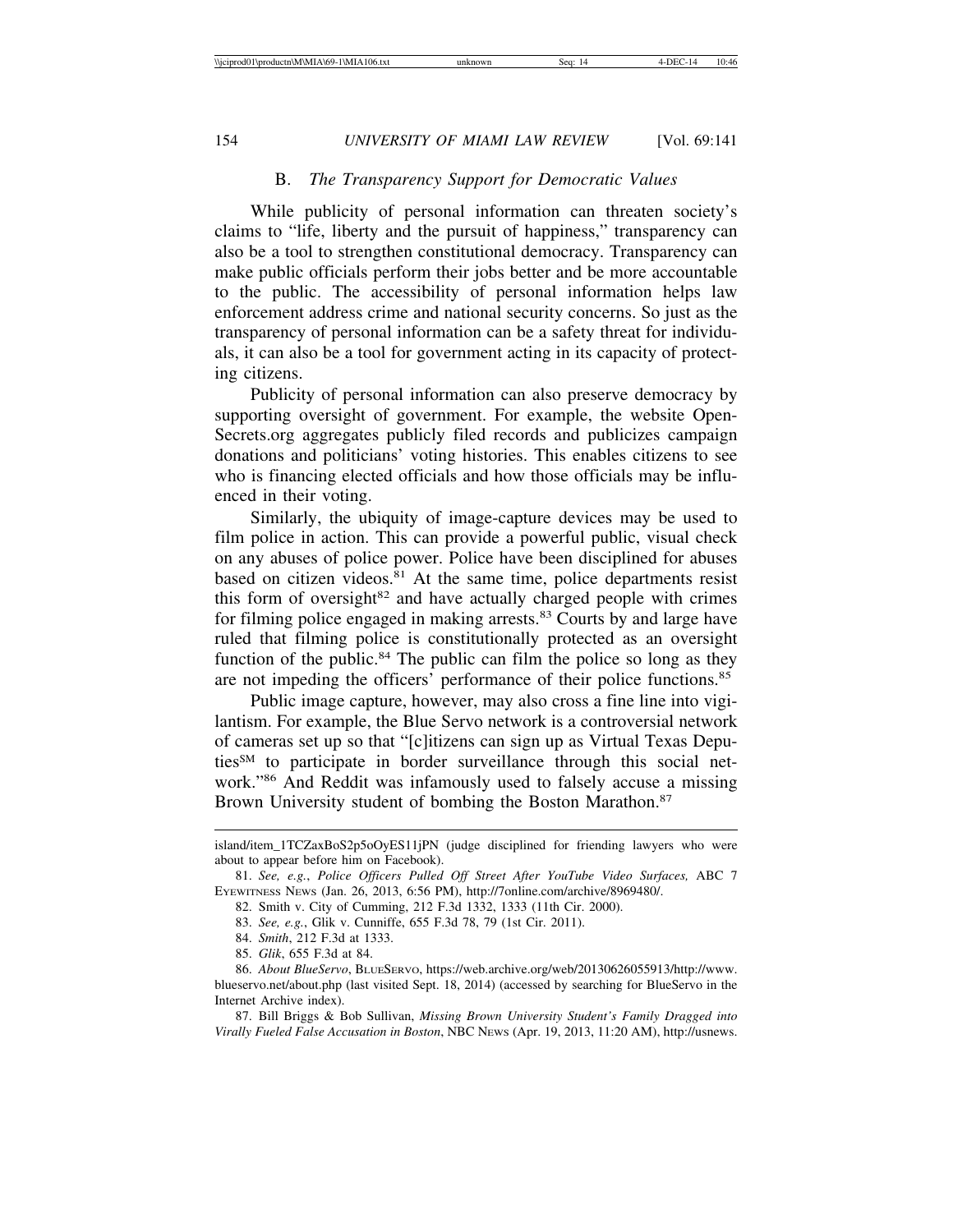In short, a lack of privacy for information observed in public areas both threatens and preserves the key values of a constitutional democracy.

## V. FINDING "PRIVACY IN PUBLIC"

The recreation of privacy in public suggests that the "reasonable expectation of privacy" standard needs to give way to a standard that takes into consideration a variant of what Helen Nissenbaum coins as "contextual integrity."88

The variant is to examine the generation of personal information in order to distinguish between observable acts that are "non-public," or private-regarding, and those that are of public significance, or "governance-related."89 The distinction means that the *nature* of the act places information into the true public sphere rather than the *observability* of the act. This distinction already has a basis in constitutional thought. In *Florida Star v. B.J.F*., a newspaper published the name of a rape victim in violation of Florida law.90 The Court held that the First Amendment protected the newspaper's publication because the victim's name was obtained lawfully and because the matter (a publicized criminal proceeding) was of *public* significance.<sup>91</sup> Applying a public significance filter to the transparency and publicity of personal information seems promising as a means to restore privacy in public. Drawing the distinction is thus an important task.

## A. *Private-Regarding Acts*

The *Katz* decision provides a useful starting point to identify "private"-regarding acts. Even though the phone call in that case took place in a publicly observable place on a street corner,  $92$  one could hardly argue that the action of a person making a call in a phone booth is one of "public significance" or directed toward the public. The activity in *Katz* would be classified as private, and the outcome of the case would be the same. Similarly, the New York state prescription drug database that was

nbcnews.com/\_news/2013/04/19/17826915-missing-brown-university-students-family-draggedinto-virally-fueled-false-accusation-in-boston.

<sup>88.</sup> *See* HELEN NISSENBAUM, PRIVACY IN CONTEXT 127 (Stanford Univ. Press 2010). *See generally* Andrew D. Selbst, *Contextual Expectations of Privacy*, 35 CARDOZO L. REV. 643 (2013) (arguing that Nissenbaum's theory of contextual integrity should be applied to Fourth Amendment analysis).

<sup>89.</sup> *See* NISSENBAUM, *supra* note 88, at 127–55.

<sup>90. 491</sup> U.S. 524, 526 (1989).

<sup>91.</sup> *Id*. at 541.

<sup>92.</sup> Katz v. United States, 389 U.S. 347, 348 (1967).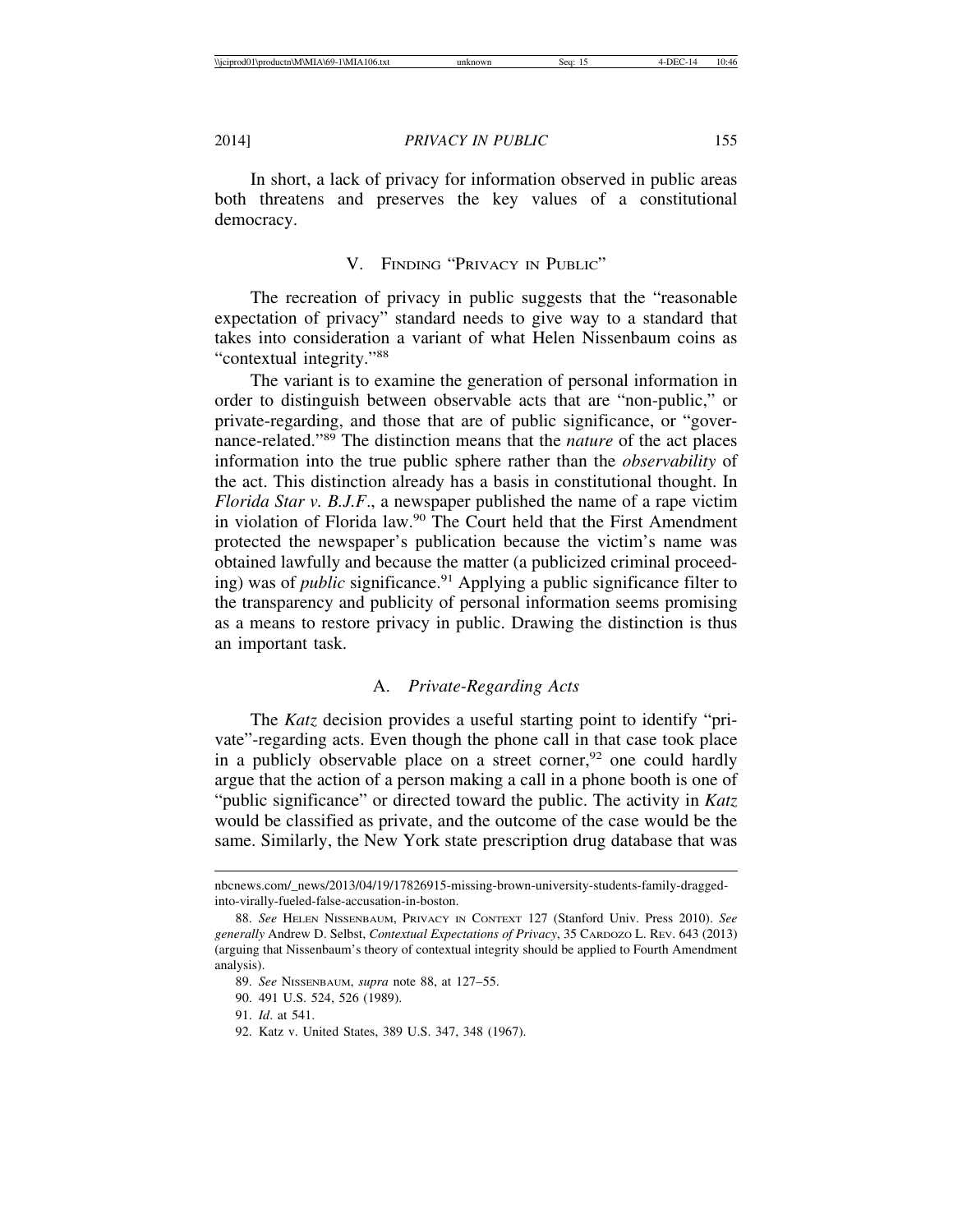addressed in *Whalen v. Roe*<sup>93</sup> could not have a privacy right under the traditional "reasonable expectation of privacy" standard because the doctors' prescription records were always disclosed to third parties, the pharmacies.94 The doctors' prescription records, though, are not of public significance. Rather, the medical interaction was a private interaction among the patient, doctor, and pharmacist. As such, *Whalen* would likely have a different result.

## B. *Governance-Related Acts*

To qualify as a "governance act," the action or activity needs to have an inherent public significance. Samuel Warren and Louis Brandeis foreshadowed this approach when they first argued that privacy should not attach to matters of "public or general interest" or to matters that "have no legitimate connection to fitness for public office."95 An individual's subjective intent does not thus determine whether an observable activity in a public place is "governance-related." Rather, the social norm of public significance and public interest set the boundaries of "governance-related" information. This public significance test parallels similar distinctions in tort law. Defamation law distinguishes between public and private figures on the basis of public interest.96 Likewise, the tort for publication of private facts is unavailable when the private facts are of public importance.<sup>97</sup>

Contrast *Katz* and *Whalen*, with *Doe v. Reed*. 98 In the *Reed* case, a group of Washington state citizens signed a petition to hold a referendum seeking to overturn a state statute expanding civil rights for samesex domestic partners.<sup>99</sup> The signatories to the petition sought to block the disclosure of their names to the proponents of same-sex rights.<sup>100</sup> The act of signing the petition appears quite clearly as a publicly significant act—a governance act. The signatories are engaging in a collective governance act by fulfilling the prerequisites for a plebiscite—securing a certain number of signatures of qualified voters. Further, the signatories are also petitioning for an act of government—a ballot question for the citizens to supplant the legislature's decision. These activities, collectively, would be characterized as a "governance act." Under the gov-

<sup>93.</sup> Whalen v. Roe, 429 U.S. 589, 593 (1977).

<sup>94.</sup> *Id.*

<sup>95.</sup> Samuel D. Warren & Louis D. Brandeis, *The Right to Privacy*, 4 HARV. L. REV. 193, 214, 216 (1890).

<sup>96.</sup> N.Y. Times Co. v. Sullivan*,* 376 U.S. 254, 272–73 (1964).

<sup>97.</sup> RESTATEMENT (SECOND) OF TORTS § 652D(b) (1977).

<sup>98. 130</sup> S. Ct. 2811 (2010).

<sup>99.</sup> *Id*. at 2815.

<sup>100.</sup> *Id.*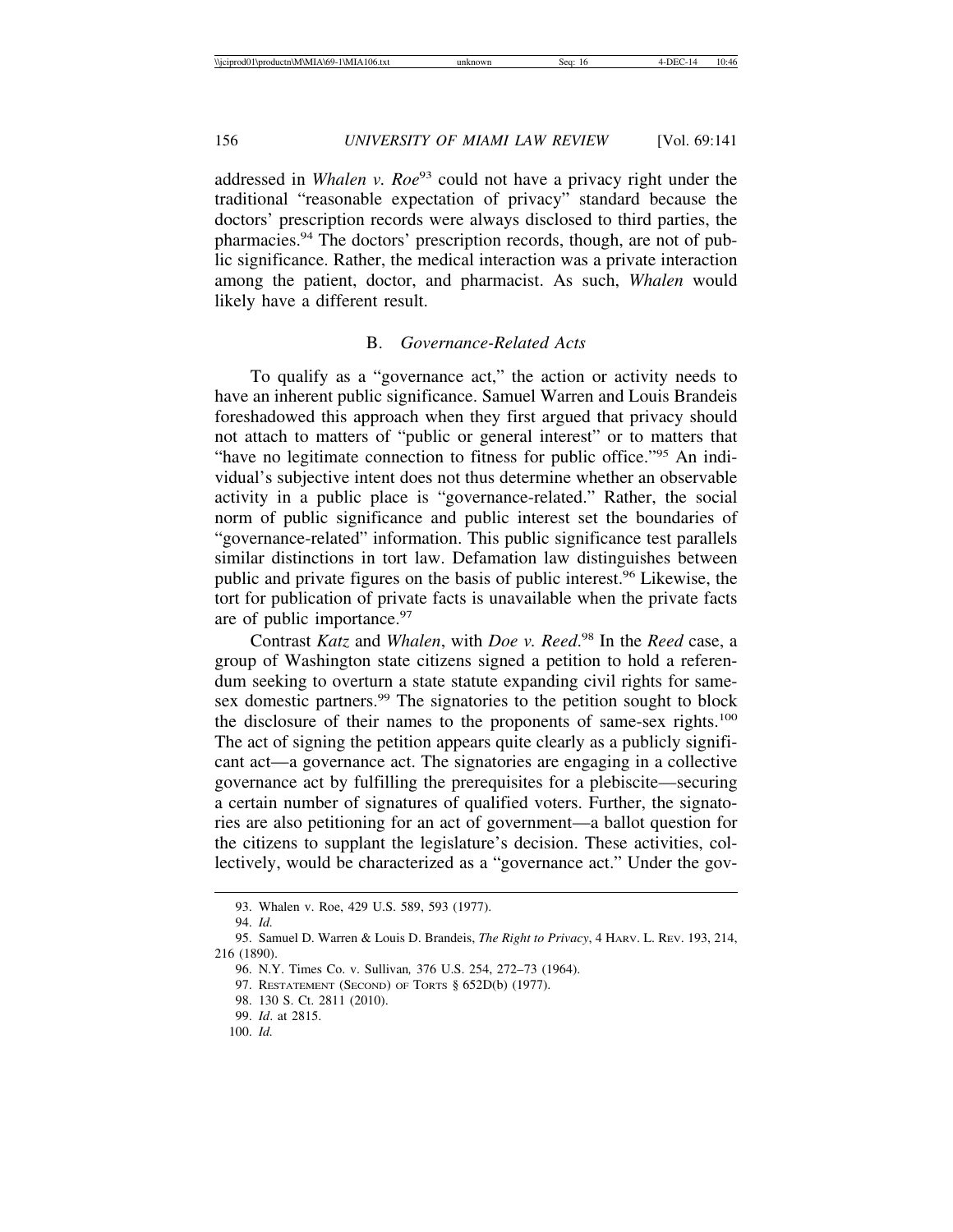ernance rationale, the result would be the same as the Court's decision in *Doe*.

Because public significance is not always binary and may vary with context, information may be "governance-related" only for certain situations. For example, the arrest records in *Reporter's Committee*101 are of public significance and thus clearly "governance-related" for purposes of the justice system and public oversight, but are not necessarily "governance-related" when sought to be used outside the justice system in combination with other information. Similarly, real property records are of public significance for real estate transactions but not of public significance for the commercialization of innumerable products. Here, the relationship to governance turns on the use of the publicly available information for a purpose that has inherently public importance.

## C. *Complex Acts*

Nuances in the distinction between private- and governance-related acts play out in the *United States v. Jones* case.102 In *Jones*, the police placed a tracking device on Jones' car and recorded his movements on a public street.<sup>103</sup> The same information could have been obtained from Jones' cell phone provider or from street surveillance cameras.<sup>104</sup> The observable movement on a public street is a governance-related act observation indicates if the driver is observing traffic rules. This moment of instant scrutiny is of public significance. However, the capture of the movements to profile the driver crosses into the private habits and associations of the driver.<sup>105</sup> The profile can reveal whether an individual visits a doctor, an unpopular political figure, or a family member. The profile is not a "governance-related" compilation or an act of inherent public significance like the behavior of the petition signatories in *Doe v. Reed* to get a measure on the ballot.<sup>106</sup> This distinction goes to the worry that Justice Sotomayor expressed in her concurrence in *Jones* about aggregations of information.<sup>107</sup>

## D. *First Amendment Considerations*

The private-regarding/governance-related approaches raise three

<sup>101.</sup> U.S. Dep't of Justice v. Reporters Comm. for Freedom of the Press, 489 U.S. 749, 753 (1989).

<sup>102. 132</sup> S. Ct. 945 (2012).

<sup>103.</sup> *Id.* at 948.

<sup>104.</sup> *Id.* at 950.

<sup>105.</sup> *See* Dorothy J. Glancy, *Privacy on the Open Road*, 30 OHIO N.U. L. REV. 295, 295–96 (2004) (discussing privacy interests and road surveillance).

<sup>106.</sup> *See* 130 S. Ct. 2811, 2815 (2010).

<sup>107.</sup> *Jones*, 132 S. Ct. at 955–56 (Sotomayor, J., concurring).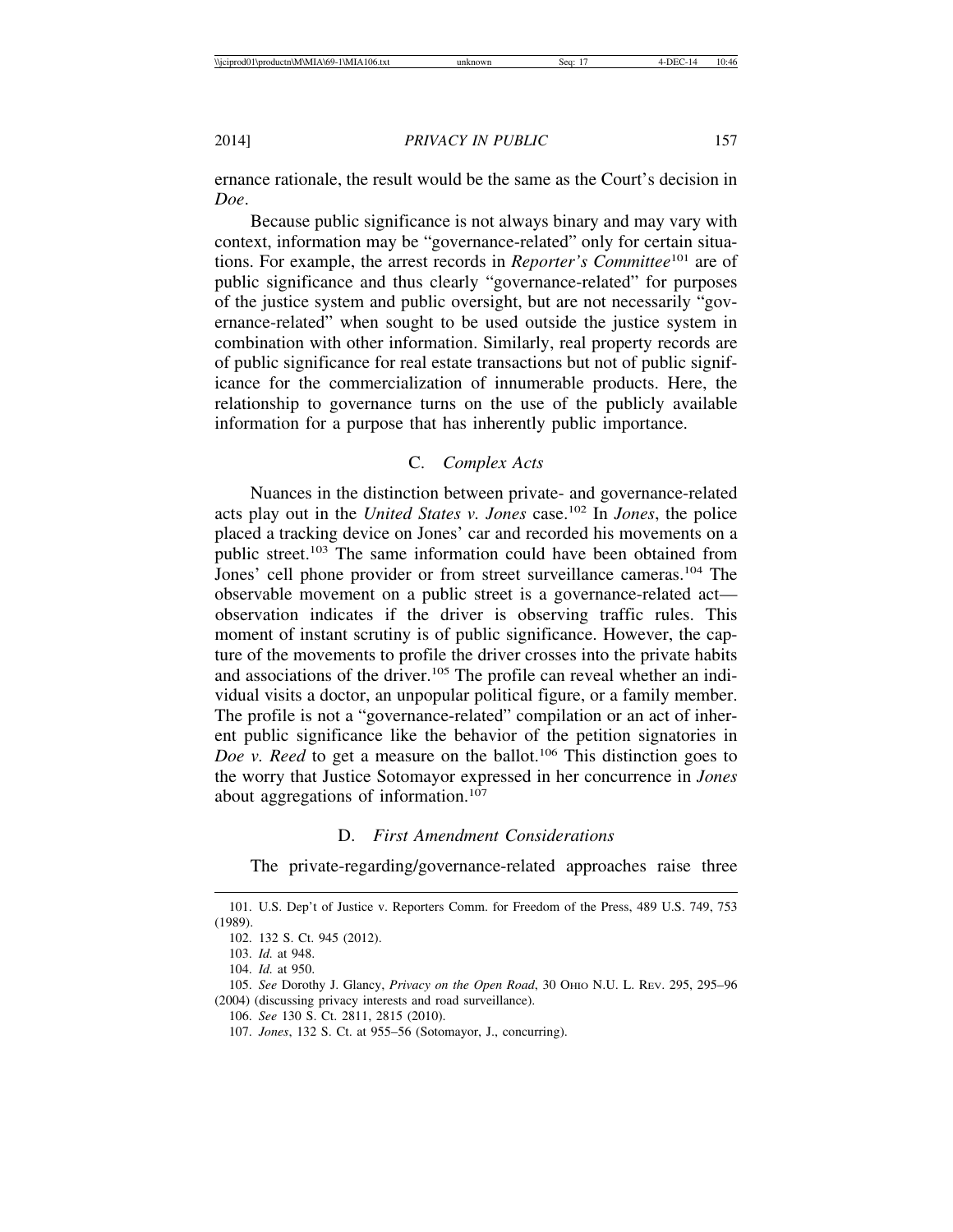important First Amendment considerations that can be addressed by the public significance metric. First, journalistic uses of information available in public are preserved. Newsworthiness will invariably take an activity in public from a private matter to one of public significance. For example, an individual's photograph taken on a public street and used to illustrate a news story would be considered "of public interest" just as such uses are denied privacy tort protection.<sup>108</sup>

Second, direct recipients of private-regarding information could still use the information. For example, someone on the street who overheard a pedestrian in conversation on a cell phone might be able to repeat or report on what was overheard. While the cell phone conversation would ordinarily be considered a private matter and not one of public significance, the speaker is publicizing information to nearby listeners and turning a private-regarding act into something of limited public significance. Just as the privacy tort protection against publication of private facts becomes unavailable when an individual publicizes otherwise private facts,<sup>109</sup> here a private-regarding act can acquire some public significance. The scope of the public interest, though, should be constrained. For example, if the listener were recording the street conversation, the public significance would not justify posting the recording to a popular website like YouTube for widespread dissemination or to sell the recording.<sup>110</sup>

And, third, government surveillance would not be empowered. Private-regarding acts would be constitutionally protected as freedom of association.111 At the same time, surveillance of governance-related acts, like a public protest, would not be affected and would only be restricted to the extent that the First Amendment protects anonymous political activity.112

#### VI. CONCLUSION

As information changes from obscure, to accessible, to transparent, the United States will have to confront the disruptive impact of information technology on established approaches to privacy. At the moment,

<sup>108.</sup> *See* Ault v. Hustler Magazine Inc., 860 F.2d 877, 883 (9th Cir. 1988); Arrington v. N.Y. Times Co., 434 N.E. 2d 1319, 1323–24 (N.Y. 1982).

<sup>109.</sup> *See* RESTATEMENT (SECOND) OF TORTS § 652D(b) (1977).

<sup>110.</sup> Note that this would not be the case if the speaker were a public figure in his or her own right such as a politician.

<sup>111.</sup> *See generally* NAACP v. Alabama *ex rel.* Patterson, 357 U.S. 449, 458–62 (1958) (holding that members of the NAACP may not be compelled to disclose their association with the union to the State).

<sup>112.</sup> *See* Church of the Am. Knights of the Ku Klux Klan v. Kerik, 356 F.3d 197, 210 (2d Cir. 2004) (upholding a New York statute limiting masked protest).